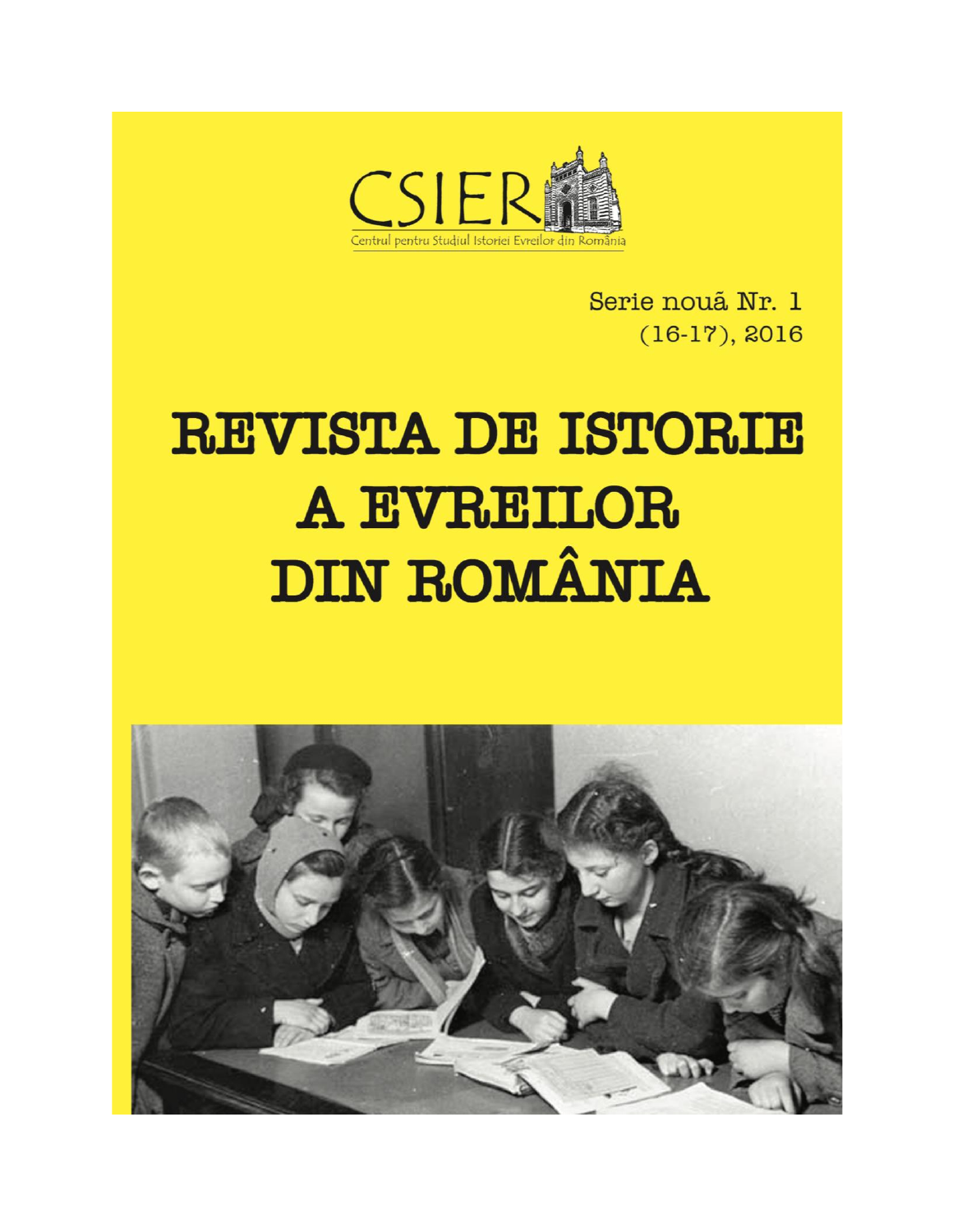**FEDERAȚIA COMUNITĂȚILOR EVREIEȘTI DIN ROMÂNIA CENTRUL PENTRU STUDIUL ISTORIEI EVREILOR DIN ROMÂNIA**

## **REVISTA DE ISTORIE A EVREILOR DIN ROMÂNIA**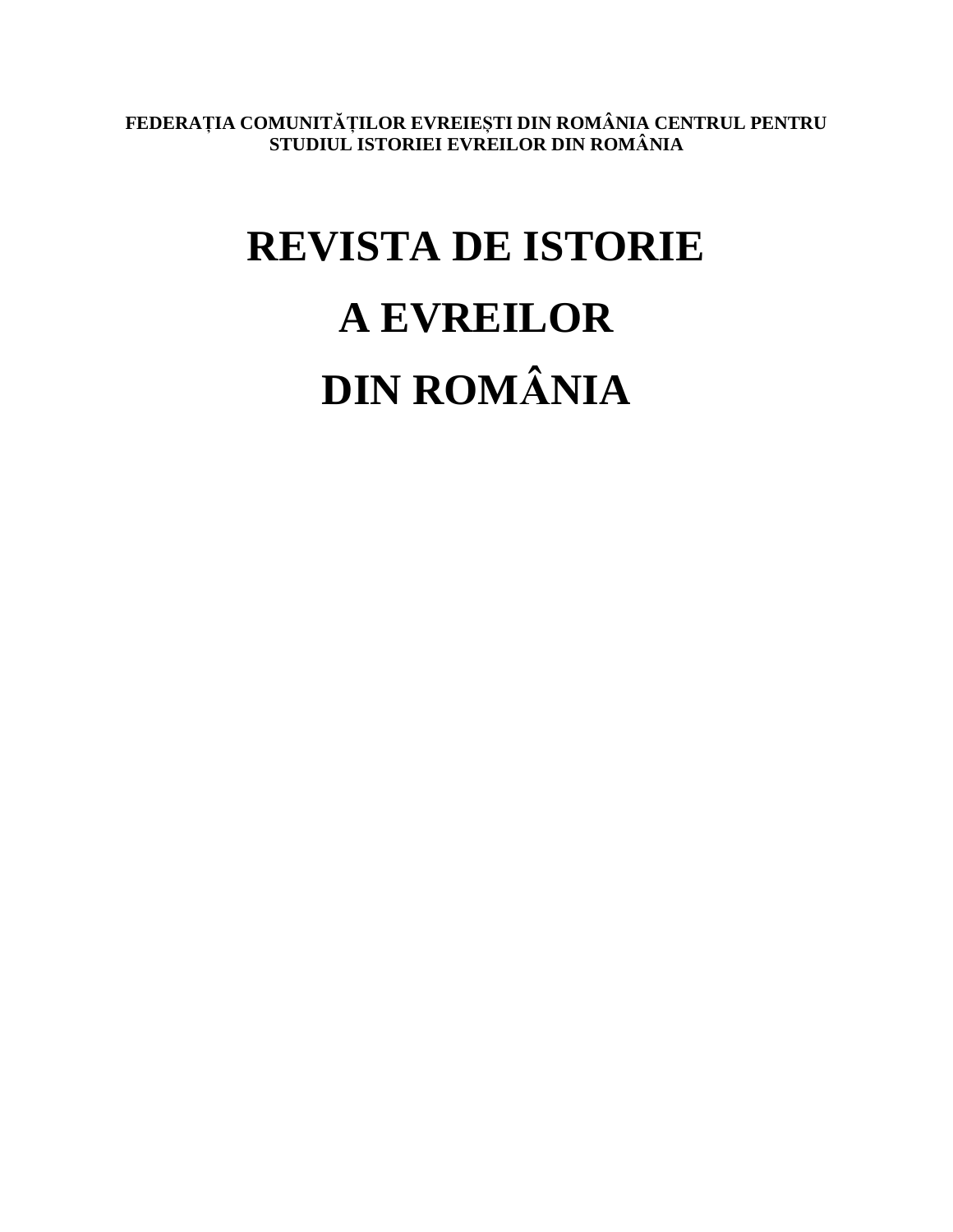## **Colegiul editorial**

Lya BENJAMIN (Centrul pentru Studiul Istoriei Evreilor din România) Radu IOANID (United States Holocaust Memorial Museum) Ștefan IONESCU (Elon University, North Carolina) Andi MIHALACHE (Institutul de Istorie "A.D. Xenopol", Iași) Lucian NASTASĂ-KOVÁCS (Universitatea "Babeș-Bolyai", Cluj) Ion POPA (Centre for Jewish Studies, University of Manchester) Liviu ROTMAN (Școala Națională de Studii Politice și Administrative) Michael SHAFIR (Universitatea "Babeș-Bolyai", Cluj) Vladimir TISMĂNEANU (University of Maryland) Aurel VAINER (Federația Comunităților Evreiești din România) Felicia WALDMAN (Universitatea din București)

**Colegiul de redacție**

Adrian CIOFLÂNCĂ, Natalia LAZĂR, Anca TUDORANCEA (CIUCIU), George WEINER

## **Director**

Adrian CIOFLÂNCĂ

**Coperta:** Lucian Amarii (Jup)

**Coperta I**: Biblioteca Comunităţii Evreieşti din Bucureşti. Secţia copii, martie

1944 (Arhiva Centrului pentru Studiul Istoriei Evreilor din România)

**Revistă culturală finanţată cu sprijinul Ministerului Culturii**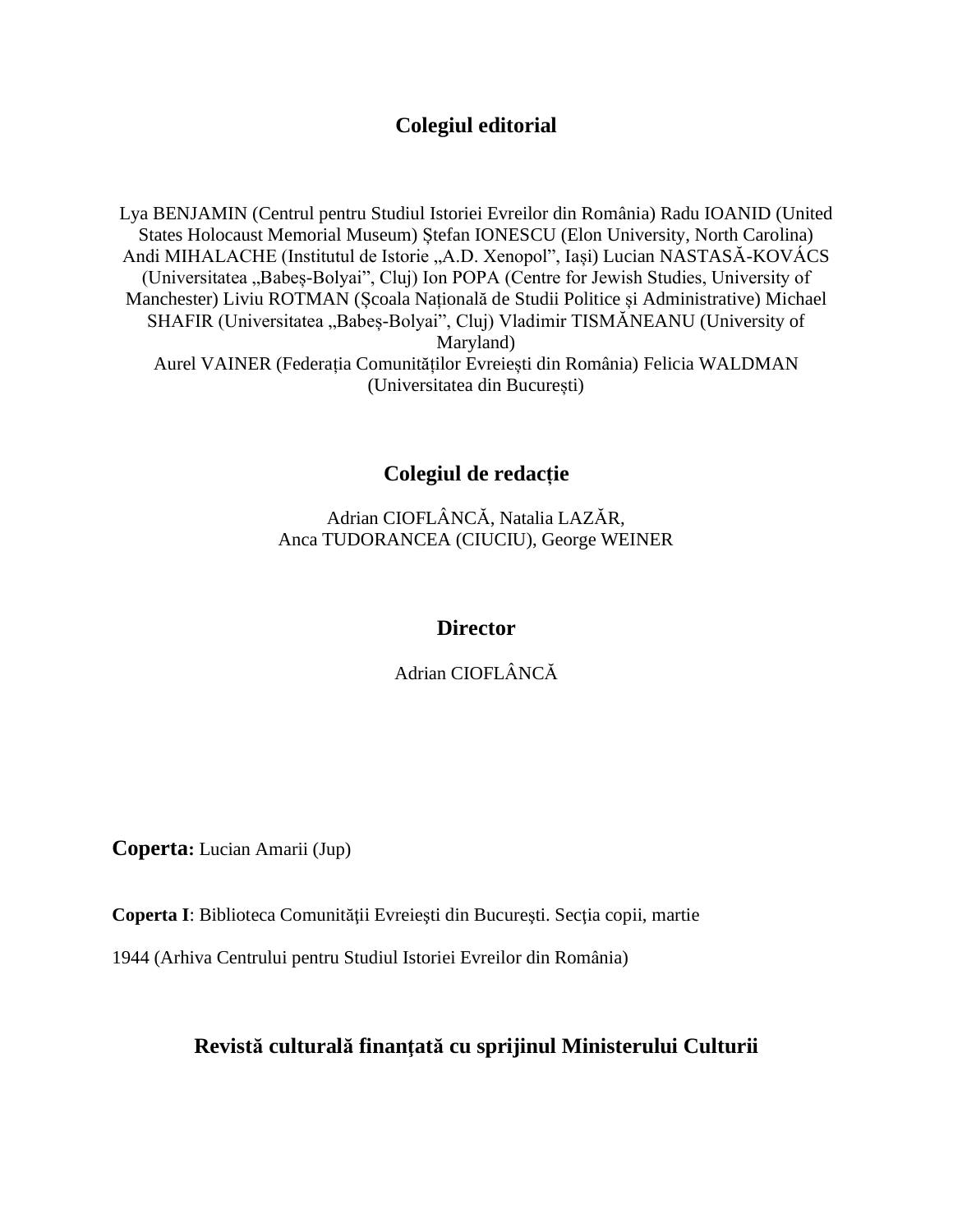**FEDERAȚIA COMUNITĂȚILOR EVREIEȘTI DIN ROMÂNIA CENTRUL PENTRU STUDIUL ISTORIEI EVREILOR DIN ROMÂNIA**

**Nr. 1 (16-17)** 

## **REVISTA DE ISTORIE A EVREILOR DIN ROMÂNIA**

**Editor:**

Natalia LAZĂR

**EDITURA HASEFER** 

**2016**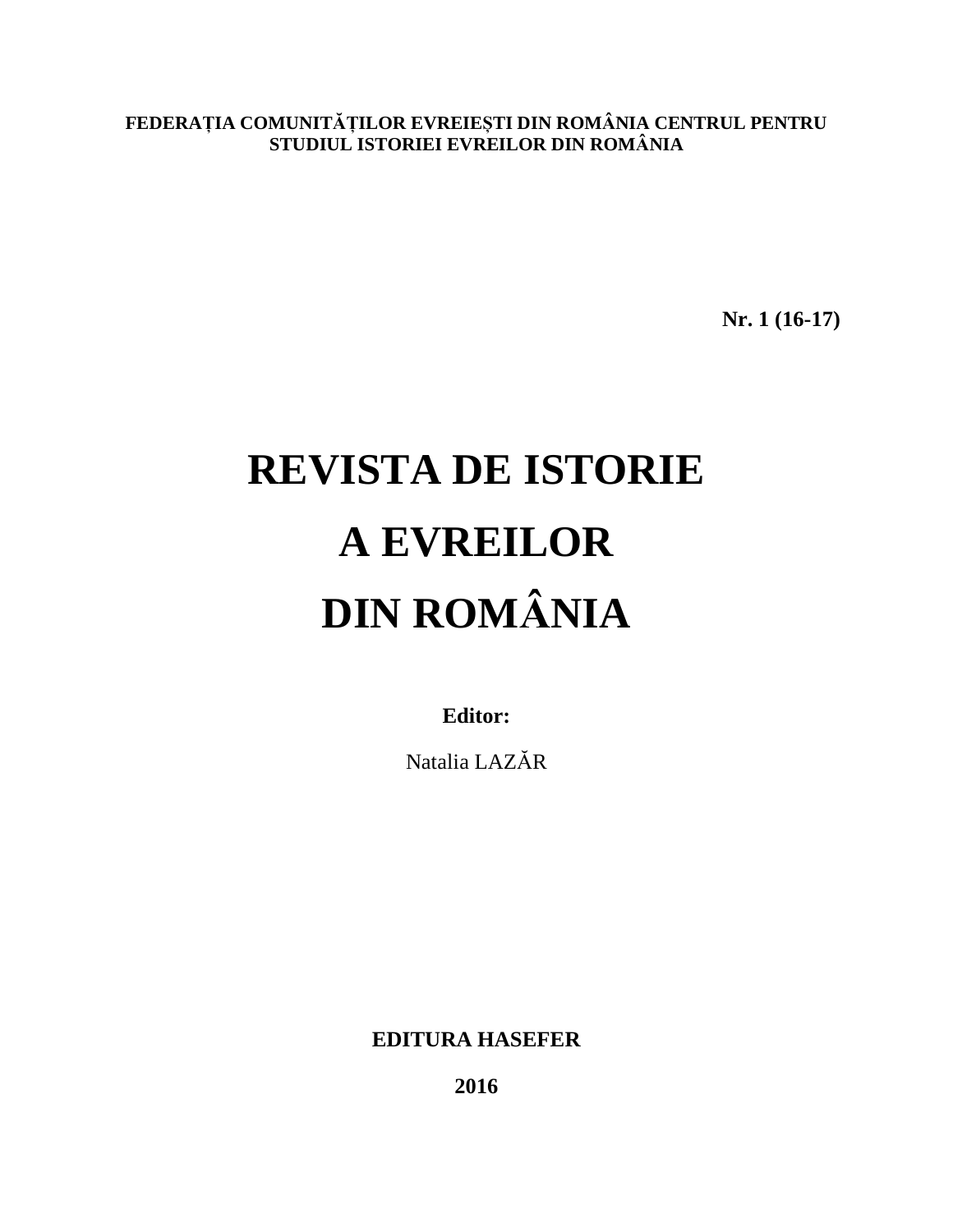## **SUMAR**

#### **INTRODUCERE**

Adrian CIOFLÂNCĂ, *Schiță pentru o istorie a Centrului pentru Studiul Istoriei Evreilor din România.................................................................* 13

## **EMANCIPARE ȘI IDENTITĂȚI MULTIPLE**

Lya BENJAMIN, *Problematica emancipării în scrierile unor conducători spirituali ai evreimii române în a doua jumătate a secolului al XIX-lea...* 33

Ildiko GALERU, *Evreii din România între emancipare şi integrare: soluţii, dileme, incertitudini................................................................................* 43

Attila GIDÓ, *Identitatea evreilor ardeleni în perioada interbelică...............* 52

Camelia CRĂCIUN, *Bucureștiul interbelic, centru emergent de cultură idiș..* 65

Bogdan CIUREZU, *Zionism in the writings of the Romanian Jews authors in the Interwar. Case study – E. Dorian, M. Sebastian, U. Benador and I. Peltz.....................................................................................................* 83

Dana IONESCU, *«Dans le même bateau». Périples mouvementés...............* 93

## **INSTITUȚII EVREIEȘTI ÎN SFERA PUBLICĂ**

Liviu ROTMAN, *From "Kehillah" to Jewish Civil Society..........................* 111 Anca TUDORANCEA (CIUCIU), *Școala Ciocanul. Prima școală evreiască de meserii din București..........................................................................* 124 Andreea TOMA, *Revista* "*Sfetnicul mamelor*" – *micromonografie..............*. 142 Cristina TOMA, *Cahal Grande și slujitorii ei................................................* 151 Lucian-Zeev HERȘCOVICI, *Apologetics and the Search for Roots: The Jewish Past in Romania as Presented in "Revista Cultului Mozaic",1956- 1976...............................................................................................* 160

Florin STAN, *Cronologia relațiilor bilaterale România - Israel (1969).......* 189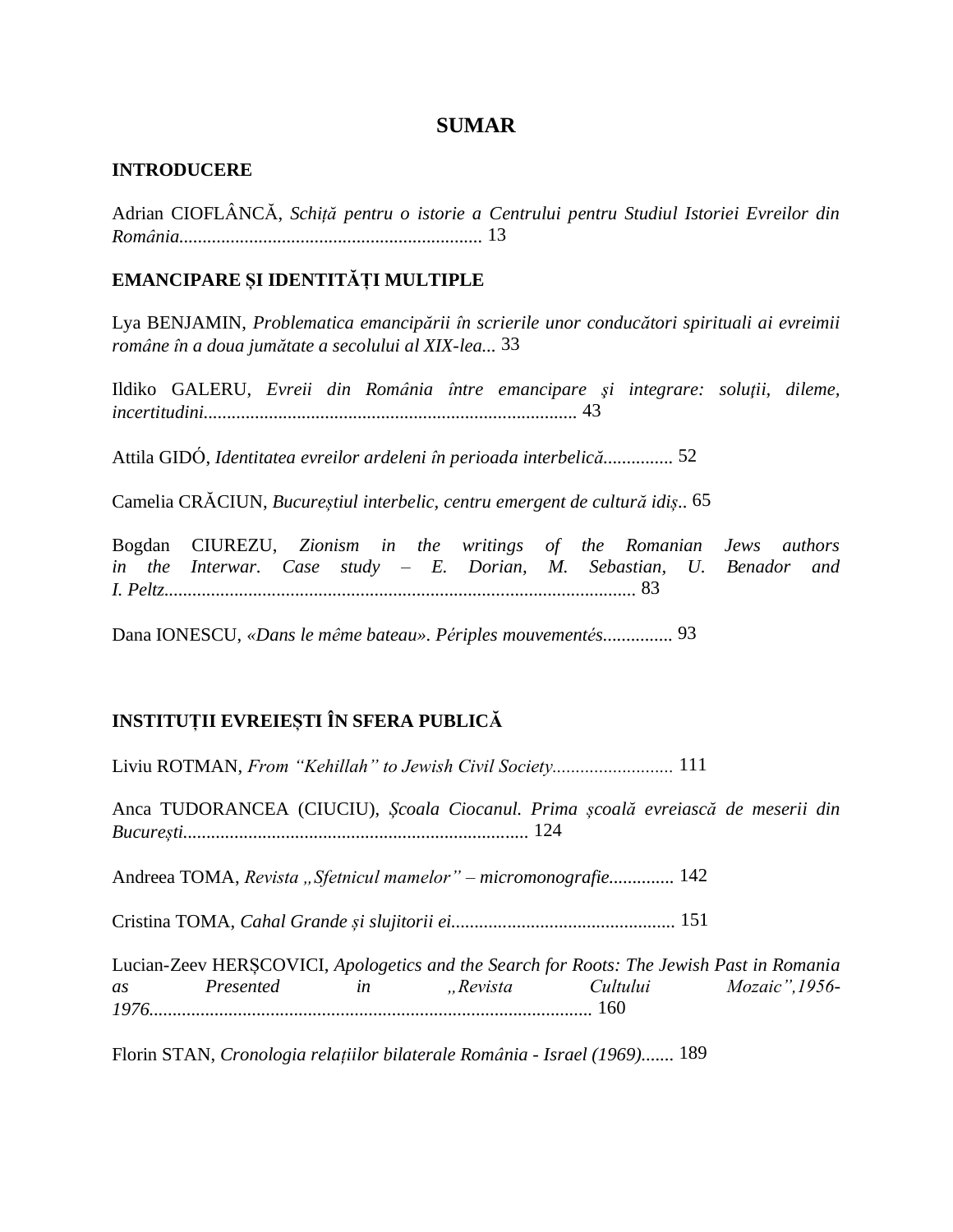#### **SPECTRELE ANTISEMITISMULUI**

Liviu NEAGOE, *Chestiunea evreiască în cheie academică: emancipare și dreptdeproprietate.................................................................................* 201

Lucian NASTASĂ-KOVÁCS, *Preludii ale Holocaustului. Congresele studențești antisemite din anii '20...........................................................* 209

Gheorghe ONIȘORU, *Considerații privind politica antisemită a guvernului Goga-Cuza...............................................................................................* 241

Ion POPA, *Reaction of Converted Jews and Their Families to Anti-Semitic Laws:Romania,1940- 1942.....................................................................* 250

## **HOLOCAUSTUL ȘI URMĂRILE SALE**

Vlad SOLOMON, *Marcel Iancu – mărturie despre Pogromul din Bucureşti*.... 271 Adalbert ROSINGER, *Wapniarka – o republică totalitară în miniatură (1941-1944)*, cu o introducere de Veronica ROZENBERG.................... 280

Marius POPESCU, *Eva Heyman–destinul unui copil întimpul Holocaustului.............*306

Adrian CIOFLÂNCĂ, *Erasing Memory. The Destruction of Old Jewish Cemeteries in Bucharest and Iași during Ion Antonescu's Regime.........* 319

Emanuel BĂLAN, *Evreii din Tîrgu Neamț în timpul dictaturii Antonescu: septembrie 1940 august 1944...............................................................* 334

Natalya LAZAR, *Holocaust Survivors and Soviet Policies in Postwar Chernivtsi, 1944- 1946.............................................................................* 350

## **PREZENȚA ORGANIZAȚIEI JOINT ÎN ROMÂNIA**

Natalia LAZĂR, *Joint Distribution Committee's Early Stages in Romania: 1916- 1921................................................................................................* 363

Mikhail MITSEL, *Jewish Life in Eastern Europe Before the Holocaust through the Eyes of the JDC Photographer Herbert J. Seligmann.........* 386

Zvi FEINE, *Joint Distribution Committee's Activities in Romania: Before and After the Revolution..........................................................................* 395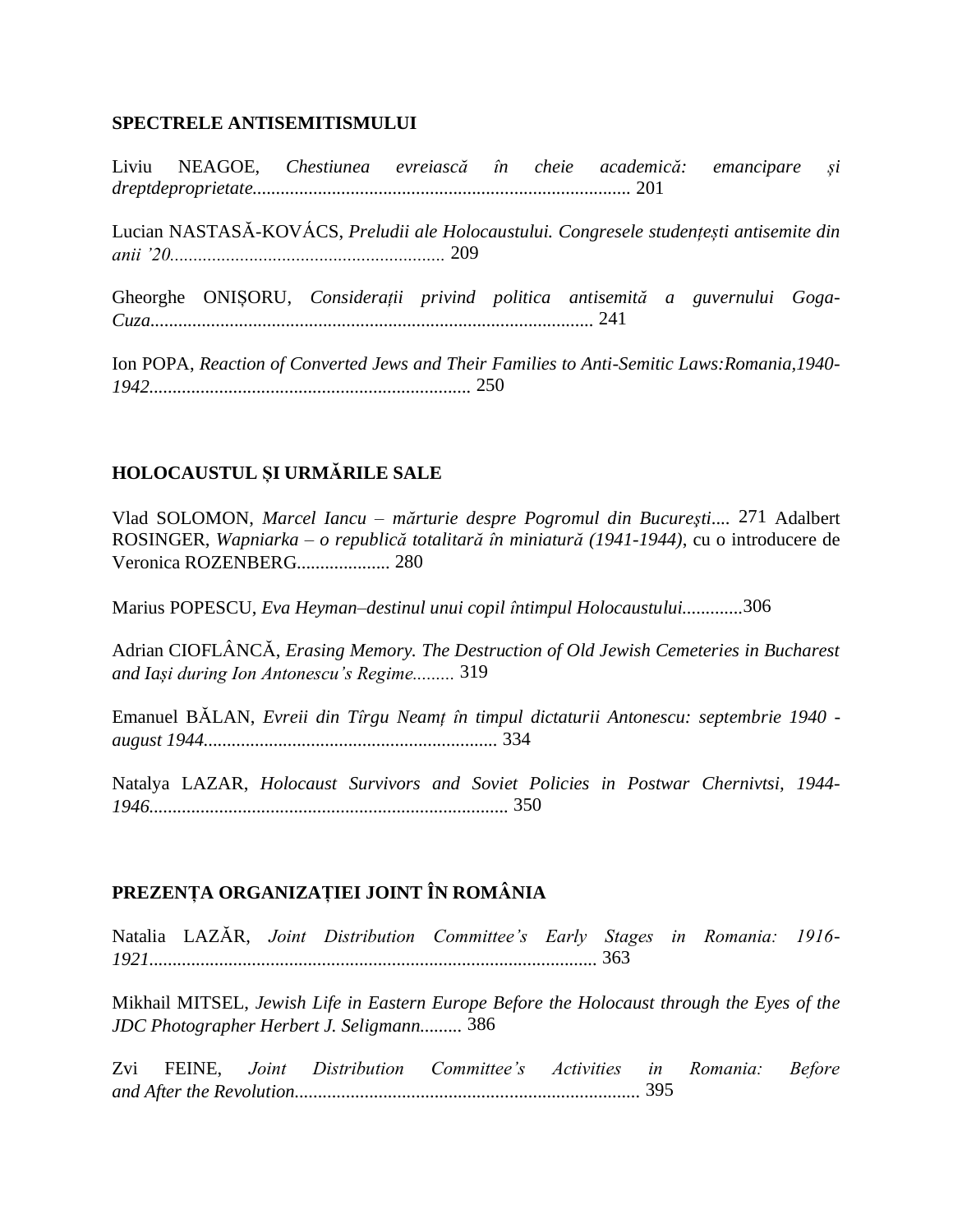#### **RECENZII**

Ana Bărbulescu, Alexandru Florian (eds.), Alexandru Climescu, Laura Degeratu, *Munca Obligatorie a Evreilor din România. Documente,* prefață de Paul A. Shapiro, Editura Institutului Național pentru Studierea Holocaustului din România "Elie Wiesel"; Polirom, Iași, 2013 (*Liviu BERIS*)................................................................................. 413

Lucian Nastasă-Kovács (ed.), *Pogromul itinerant sau Decembrie antisemit. Oradea, decembrie 1927*, cuvânt înainte de Alexandru Florian, Curtea Veche, București, 2014 (*Liviu ROTMAN*).............................................. 416

Geoffrey Hartman, Aleida Assmann, *Viitorul amintirii şi Holocaustul,* traducere de Francisca Solomon, Editura Universităţii "Alexandru Ioan Cuza", Iaşi, 2014 (*Gabriela BĂDESCU*)........................................ 419

Liviu Rotman, *The Romanian Kehillah. The Pulse, Character and History of the Jewish Community in Romania*, traducere de George Weiner, The Goldstein-Goren Diaspora Research Center, Tel Aviv University, 2015 (*Lya BENJAMIN*)........................................................................... 429

**Lista autorilor**............................................................................................... 435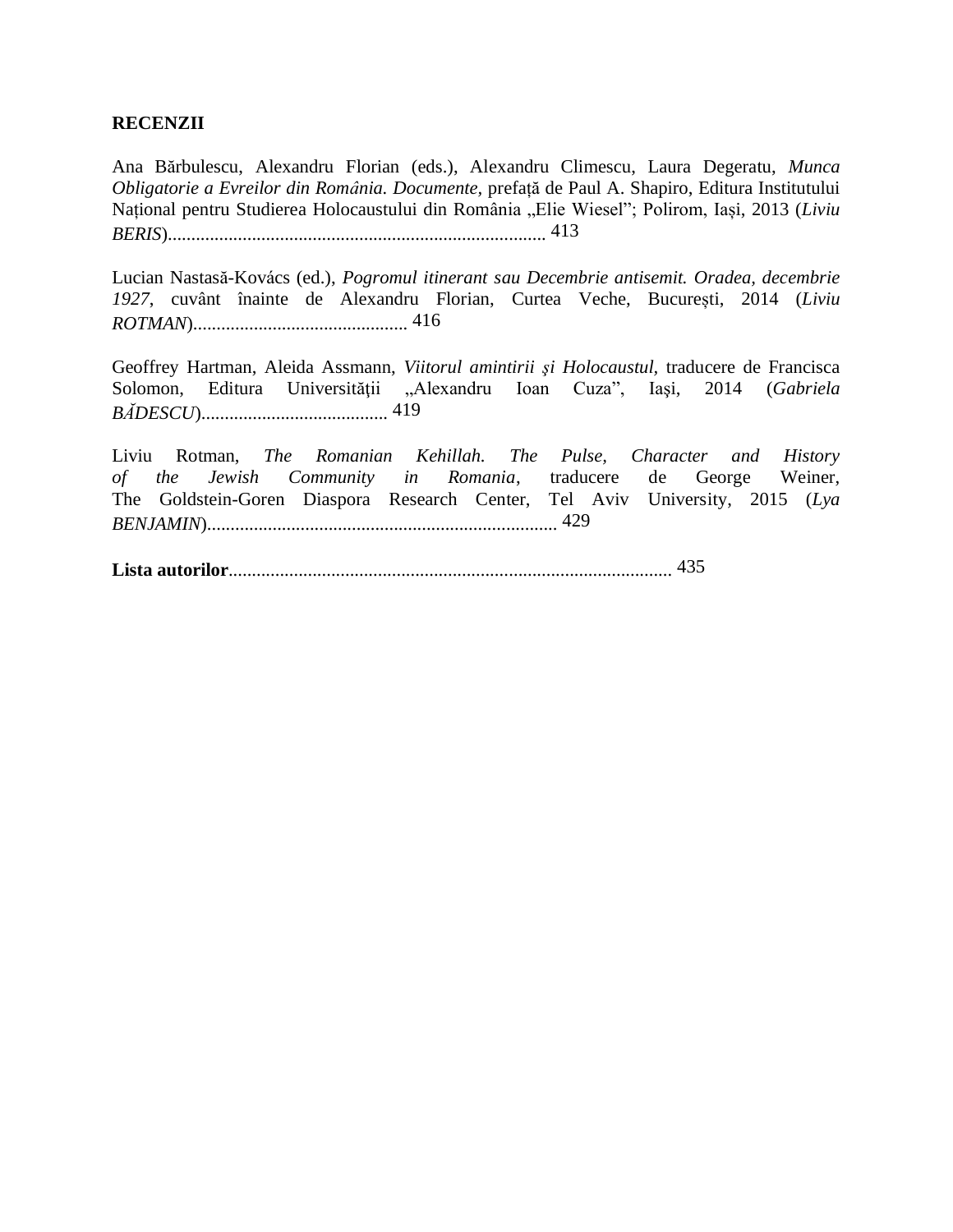## **SUMMARY**

## **INTRODUCTION**

Adrian CIOFLÂNCĂ, *A Short History of the Centre for the Study of the History of the Jews in Romania...............................................................* 13

### **EMANCIPATION AND MULTIPLE IDENTITIES**

Lya BENJAMIN, *The Issue of Emancipation in the Writings of Spiritual Leaders of Romanian Jewry during the Second Half of the Nineteenth Century...................................................................................................* 33

Ildiko GALERU, *Romanian Jews from Emancipation to Integration: Solutions, Dilemmas, Uncertainties........................................................* 43

Attila GIDÓ, *The Identity of Transylvanian Jews in the Interwar Period.....* 52

Camelia CRĂCIUN, *Interwar Bucharest, an Emerging Center of Yiddish Culture....................................................................................................* 65

Bogdan CIUREZU, *Zionism in the Writings of the Romanian Jews Authors in the Interwar. Case Study – E. Dorian, M. Sebastian, U. Benador and I. Peltz...............* 83

Dana IONESCU, *«Dans le même bateau». Périples mouvementés............... 93*

## **JEWISH INSTITUTIONS IN PUBLIC LIFE**

Liviu ROTMAN, *From "Kehillah" to Jewish Civil Society..........................* 111

Anca TUDORANCEA (CIUCIU), *The Ciocanul [Hammer] School. The First Jewish Vocational School in Bucharest..........................................* 124

Andreea TOMA, *"Sfetnicul mamelor" Magazine – a Micro-monograph.....* 142

Cristina TOMA, *The Cahal Grande Temple and her Servants......................* 151

Lucian-Zeev HERȘCOVICI, *Apologetics and the Search for Roots: The Jewish Past in Romania as Presented in "Revista Cultului Mozaic", 1956- 1976...................................................* 160

Florin STAN, *Timeline of Bilateral Relations Romania - Israel (1969)........* 189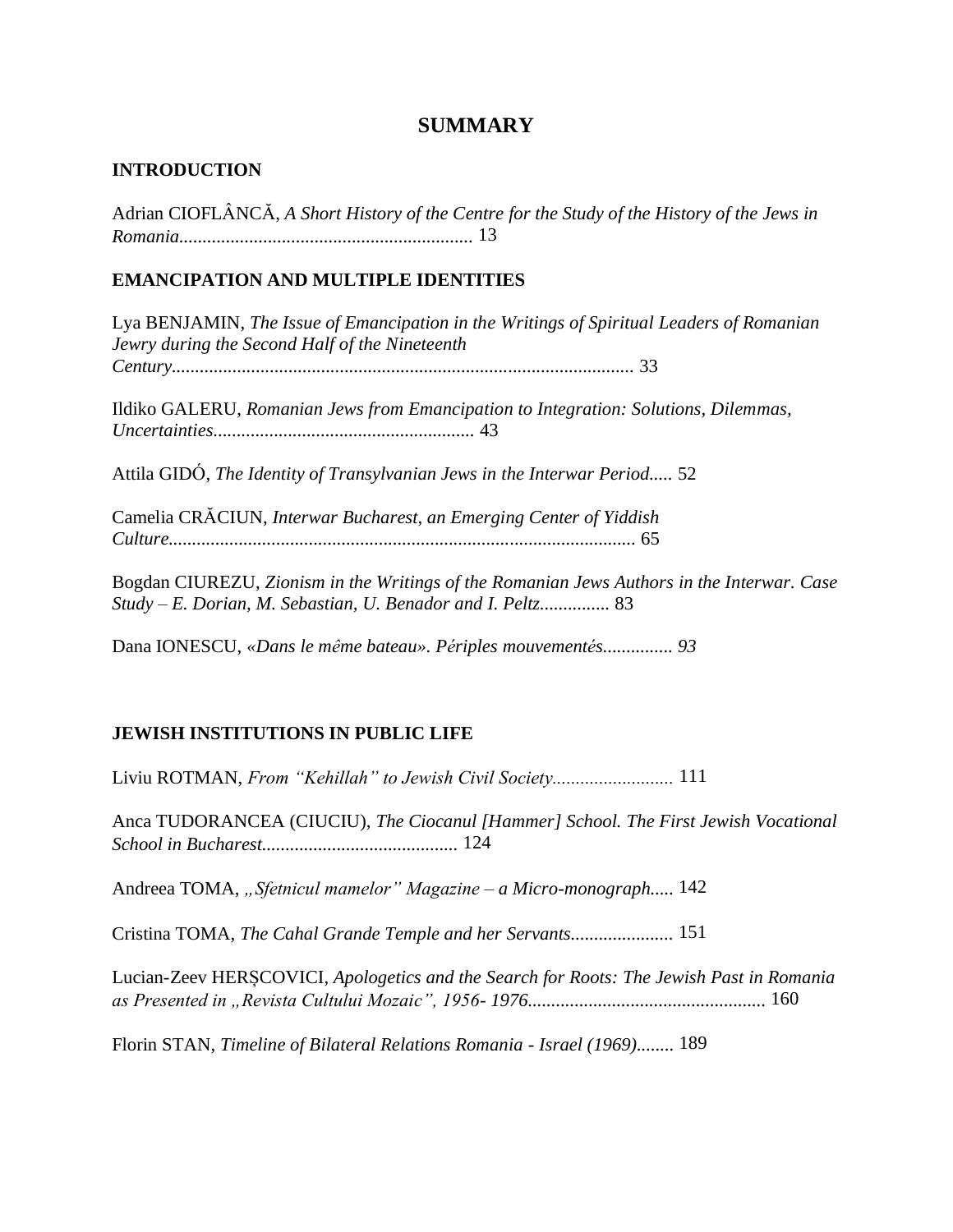## **SPECTRA OF ANTI-SEMITISM**

Liviu NEAGOE, *The Jewish Question from an Academic Perspective: Emancipation and Ownership................................................................* 201

Lucian NASTASĂ-KOVÁCS, *Previews of the Holocaust. Student Anti- Semitic Congresses in the '20s................................................................* 209

Gheorghe ONIȘORU, *Considerations on the Anti-Semitic Policy of the Goga-Cuza Government.........................................................................* 241

Ion POPA, *Reaction of Converted Jews and Their Families to Anti-Semitic Laws: Romania, 1940-1942....................................................................* 250

## **THE HOLOCAUST AND ITS CONSEQUENCES**

Vlad SOLOMON, *Marcel Iancu's Testimony on the Pogrom in Bucharest, 1941........................................................................................................* 271

Adalbert ROSINGER, *Wapniarka – A Miniature Totalitarian Republic (1941-1944)*, forward by Veronica ROZENBERG................................. 280

Marius POPESCU, *Eva Heyman – A Child's Fate during the Holocaust......* 306

Adrian CIOFLÂNCĂ, *Erasing Memory. The Destruction of Old Jewish Cemeteries in Bucharest and Iași during Ion Antonescu's Regime.........* 319

Emanuel BĂLAN, *The Jews of Tîrgu Neamț during Antonescu's Dictatorship – September 1940 - August 1944.............................................................* 334

Natalya LAZAR, *Holocaust Survivors and Soviet Policies in Postwar Chernivtsi,1944- 1946.............................................................................* 350

## **THE PRESENCE OF THE JOINT ORGANIZATION IN ROMANIA**

Natalia LAZĂR, *Joint Distribution Committee's Early Stages in Romania: 1916- 1921...............................................................................................* 363

Mikhail MITSEL, *Jewish Life in Eastern Europe Before the Holocaust through the Eyes of the JDC Photographer Herbert J. Seligmann.........* 386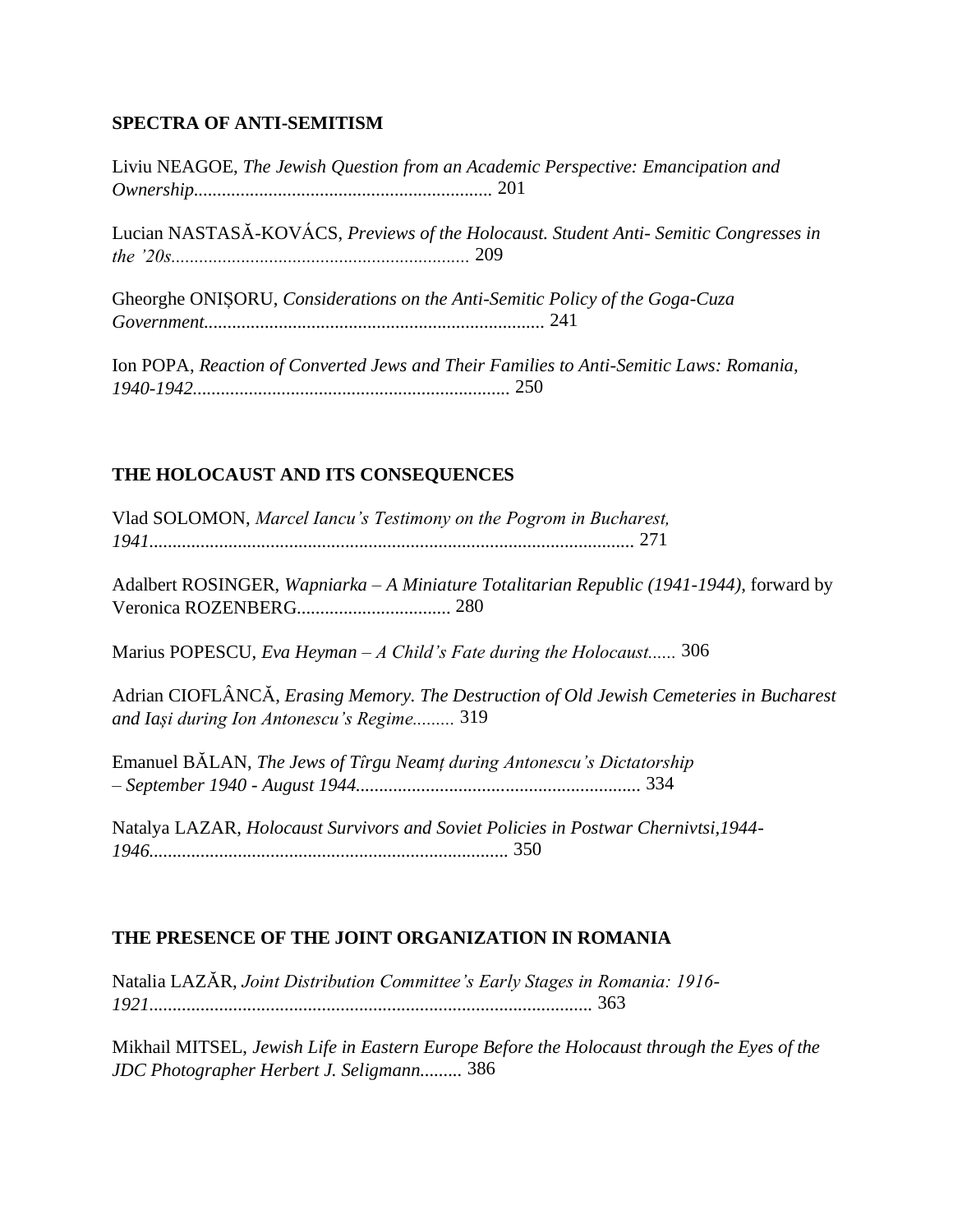Zvi FEINE, *Joint Distribution Committee's Activities in Romania: Before andAftertheRevolution..........................................................................* 395

#### **REVIEWS**

Ana Bărbulescu, Alexandru Florian (eds.), Alexandru Climescu, Laura Degeratu, *Forced Labor of Jews in Romania (1940-1944)*. *Documents,* foreword by Paul A. Shapiro, The Publishing House of the "Elie Wiesel" National Institute for the Study of the Holocaust in Romania; Polirom, Iași, 2013 (*Liviu BERIS*).......................................................... 413

Lucian Nastasă-Kovács (ed.), *The Traveling Pogrom or an Anti-Semitic December. Oradea, December 1927*, foreword by Alexandru Florian, Curtea Veche, Bucharest 2014 (*Liviu ROTMAN*)................................... 416

Geoffrey Hartman, Aleida Assmann, *The Future of Remembrance and the Holocaust*, translated by Francisca Solomon, The Publishing House of the "Alexandru Ioan Cuza" University, Iaşi, 2014 (*Gabriela BĂDESCU*)..... 419

Liviu Rotman, *The Romanian Kehillah. The Pulse, Character and History of the Jewish Community in Romania*, translated by George Weiner, The Goldstein-Goren Diaspora Research Center, Tel Aviv University, 2015 (*Lya BENJAMIN*)........................................................................... 429

**Contributors List**.......................................................................................... 435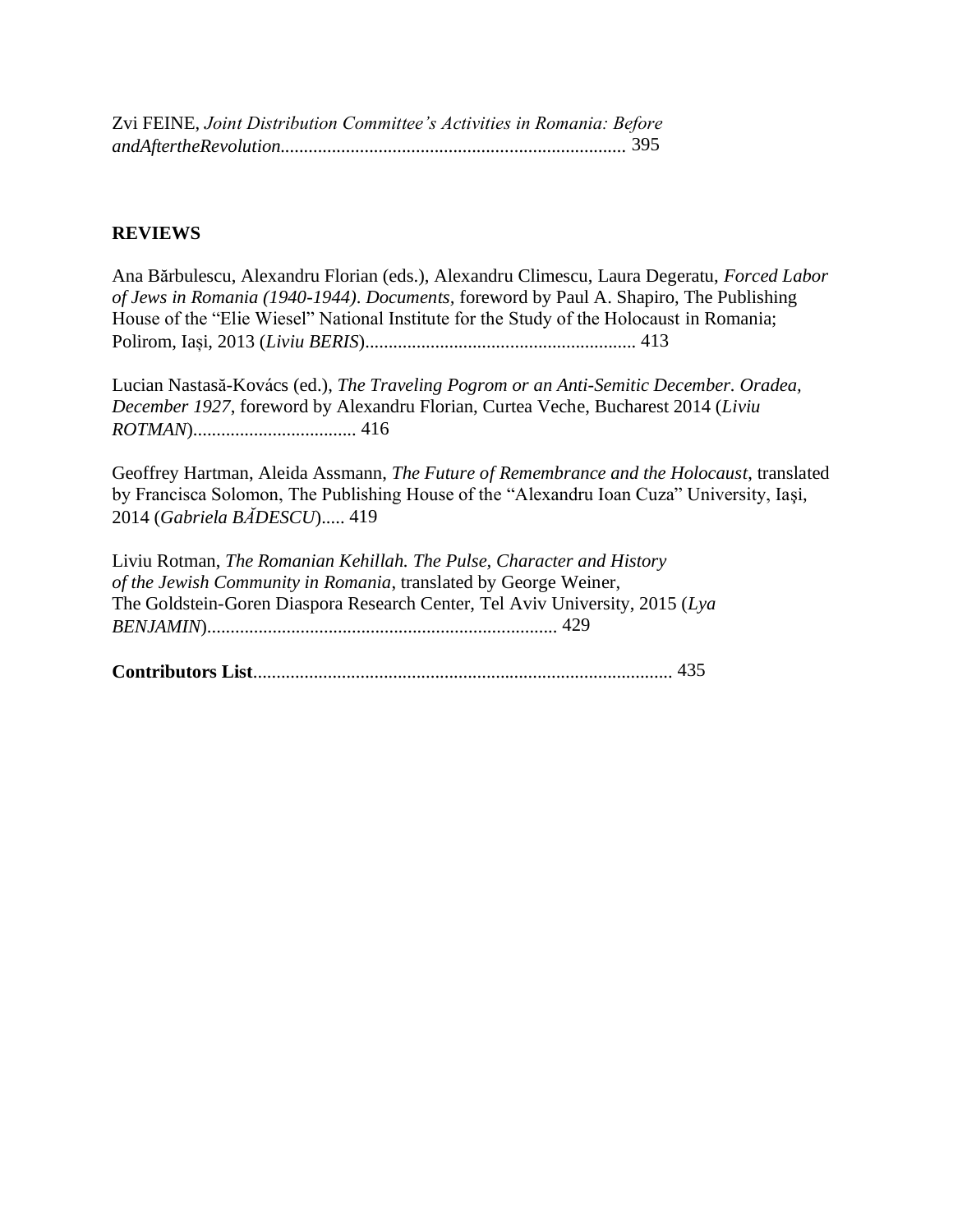## **Problematica emancipării în scrierile unor conducători**

## **spirituali ai evreimii române**

#### **Lya BENJAMIN**

**Keywords:** *Civil and political emancipation, self-emancipation, Israel, citizenship, equal rights, libel, allegations.*

**Abstract:** *The struggle for emancipation and self-emancipation was a key concern for Jewish spiritual leaders in Romania. Special texts had been written to counter the allegations against Jews by the opponents of their emancipation, and they also provided arguments to prove the connection between their emancipation and the overall progress of society.*

## **Evreii din România între emancipare şi integrare**

#### **Ildiko GALERU**

**Keywords:** *Jews, emancipation, Jewish question, anti-Semitism, legislation.*

**Abstract:** *This study tries to provide a description of the legal situation of the Jews in Romania from the social point of view, more specifically, of the various frictions between the legitimate aspirations of the Jews and the limited capability of the Romanian state to fully meet them. The Jewish emancipation – a term coined to designate their access to citizenship – is based on gradually, sometimes very lowly changing trends of ideas that became socio-political realities. Jewish emancipation began in France with the Revolution of 1789. It extended to England and then throughout Europe: Norway in 1851, Sweden – 1865, Denmark – 1848, Netherlands – 1796, etc. In Romania, the large number of Jews, their important role in the development of the economy, their cohabitation in the context of the Romanian society and their struggle for emancipation, for more than half a century, shaped the dimensions of a "Jewish question" with unique social and political implications.*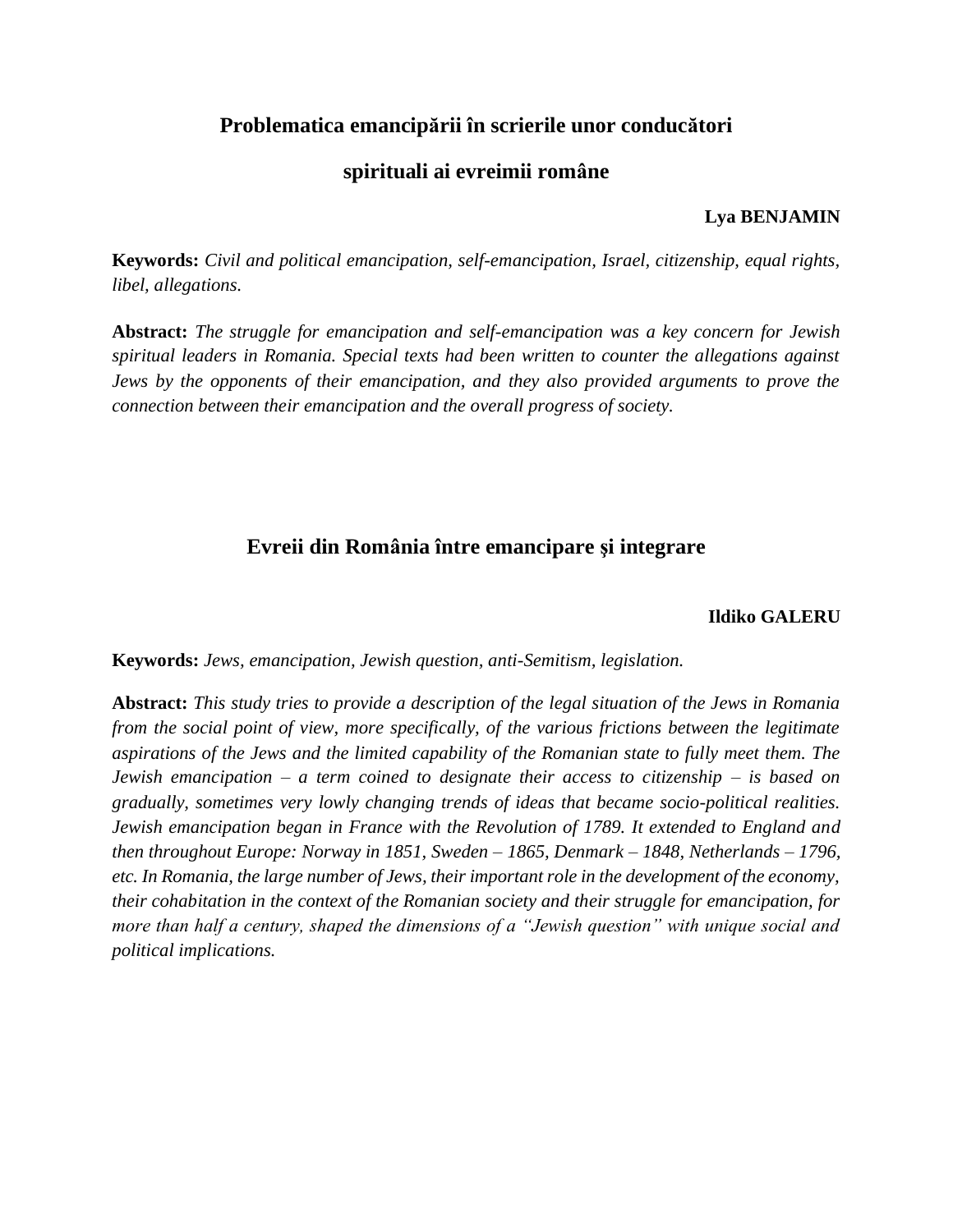## **Controverse privitoare la noul viitor naţional**

#### **al evreimii transilvănene din anii 1920**

#### **Attila GIDÓ**

**Keywords:** *Transylvania, Zionism, Assimilation, Hungarian-Jewish identity, Jewish press.*

**Abstract:** *The core of my work refers to the controversy surrounding the "path of the Jews", as it appeared in the pages of Hungarian and Jewish publications in Transylvania, in 1927. It was in 1924, after the general assembly of the Hungarian National Party in Romania (Országos Magyar Párt) in Brașov, that the People's Literary Society (Népies Irodalmi Társaság) in Budapest, in charge of managing the tacit funding of the institutions of the Hungarian minority in Transylvania, pointed out to the Hungarian Prime Minister, István Bethlen, that Transylvanian Jewry would separate from ethnic Hungarians in a not so distant future. Based on the speeches and disputes within the General Assembly and taking into account the events which took place in Romania/Transylvania after 1918, the Népies Irodalmi Társaság anticipated these alternatives: the Transylvanian Jewry would either be assimilated by the Romanians, or they would become a minority of their own. Three years later, in 1927, these issues were once again put into the spotlight, having been discussed in the circles of Transylvanian Jews. The dispute was triggered by an article written by a Jewish Hungarian lawyer living in Timișoara and published in the Temesvarer Zeitung German- language newspaper. He concluded that the Transylvanian Hungarian Jewry would gradually separate from the Hungarian minority, only to be assimilated by the Romanians. In the following pages, I will describe the main elements of the controversy, as it appeared in 1927, and I will also try to provide an interpretation of the formation/transformation of the system of relations between Hungarians and Jews after 1918.*

## **Bucureștiul interbelic, centru emergent de cultură idiș**

#### **Camelia CRĂCIUN**

**Keywords:** *Bucureşti, Yiddish theatre, Di Vilner Trupe, BITS (Bukarester Idișe Teater Studie), Iacob Sternberg.*

**Abstract:** *The emergence of a new Yiddish cultural center in Bucharest, the Capital of Greater Romania, far away from traditional Yiddish centers such as Cernăuți or Chișinău and even the Moldavian capital, Iaşi, came as an unexpected development in socio-cultural terms, but it nevertheless represented a significant element for Yiddish culture in Romania. Attracted by the*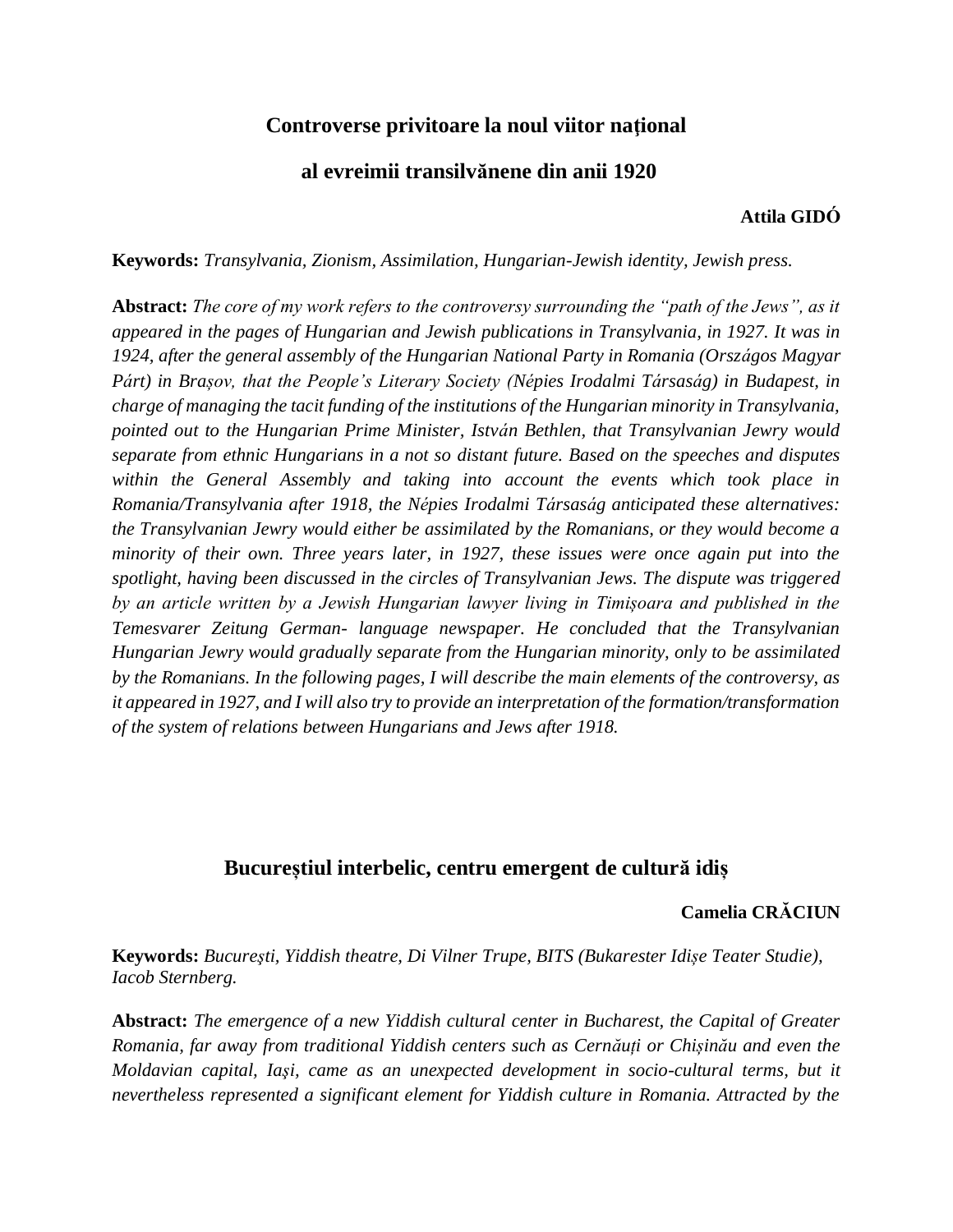*capital of the newly unified state and a city with a significant Jewish population, many Yiddishlanguage intellectuals from the newly attached provinces, especially some of the most significant writers, move here shortly before, but especially after the end of World War I. They were at the center of Yiddish theatre, literary life and press during the interwar period while older centers such as Iași, Cernăuți, Chișinău started to fade away, slowly becoming part of the new periphery after being centers of Yiddish culture on the map of the Eastern European Yiddishland for centuries. The current article aims to explain how this development took place and which were the determining factors.* 

## **Zionism in the writings of the Romanian Jews authors in the Interwar – E. Dorian, M. Sebastian, U. Benador and I. Peltz**

#### **Bogdan CIUREZU**

**Keywords:** *literature, Romania, Interwar, Zionism, Jabotinski.* 

**Abstract:** *The Interwar was in Romania, as it was in most of Europe, a period of relative peace followed by a deterioration of the situation. Romania was one of the last countries to emancipate its approximatively 700.000 Jews in 1923 and from this point onwards the legislation became increasingly oppressive and anti- Semitic. In these conditions, it's important to know in what measure Zionism represented a solution for the Romanian Jews. The literature reflects most times not only what a specific group believes about an idea, but also the group itself. Because of this, my study focuses on some of the important Romanian Jews authors like Ury Benador, Isaac Peltz, and Mihail Sebastian. For a more accurate perspective of the reality, the case study will include the diaries of Mihail Sebastian and Emil Dorian. It is important to mention from the beginning that Zionism was not a very important subject in the writings of the mentioned authors, but rather a theme that appeared sporadically and episodically. One of the two main points of the research is whether Zionism became a more popular and viable idea as the Romanian legislation toughened up or did it remain the same taking into consideration the late foundation of the State of Israel in 1948 and the British Mandate of Palestine policy which was against the immigration, not to mention that the land itself was a hostile environment. The other main point of the research is to analyze the arguments of the named authors regarding the creation of a State of Israel, the possible emigration to this newly founded state and if they themselves were supporters of this emigration. Secondary, the research focuses on the Jewish society in Romania as it was seen by the selected authors, taking into consideration that the literature can be a mirror of this society and of the society's views on the issue; the research is not limited to the Jewish society in Romania, but also the Romanian society as a whole, also as it is seen by the selected authors.*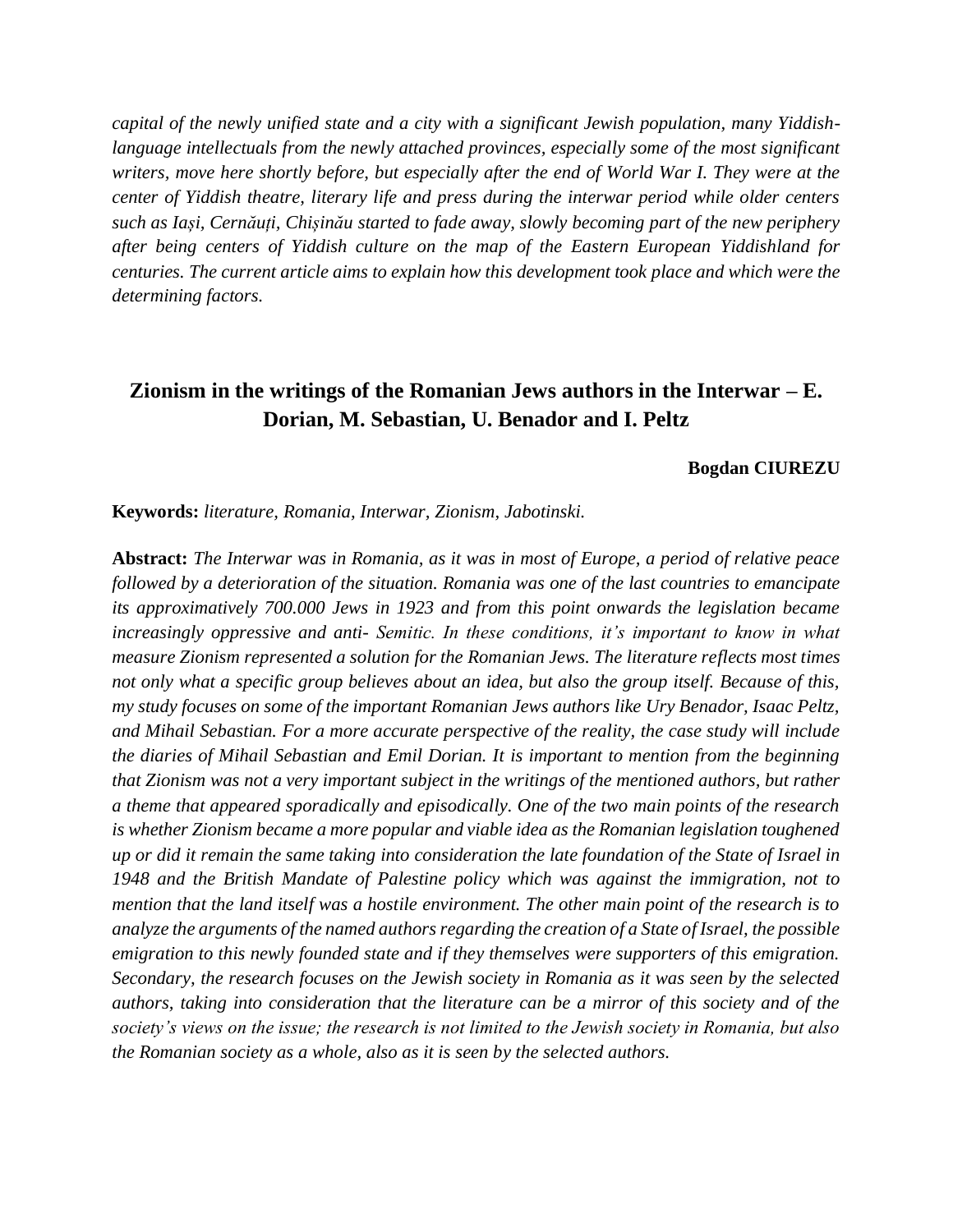## **«Dans le même bateau». Périples mouvementés**

#### **Dana IONESCU**

**Keywords:** *Jewish emigration, Jewish immigration, anti-Semitism, Second World War, Canada, Montreal.*

**Abstract:** *The topic of Jewish emigration from Romania in the before the Second World War and also during said war has not been discussed exhaustively so far. The Jewish emigration from Romania and the immigration into Canada between 1947-1965 has been under discusssion to an even lesser extent. The few Canadian studies that aprroached the Jewish immigration to Canada in the post-war years completely failed to mention the Romanian groups. This study aims to outline in general terms the anti-Semitic context for the exodus of Jewish people in the 1937-1944 period, as well as the Canadian context (implicitly, the one in Montreal) in which, after a short stay in Palestine, the Jewish emigrants of Romanian origin chose to live.*

## **From "Kehillah" to Jewish Civil Society**

#### **Liviu ROTMAN**

**Keywords:** *community, civil society, Gabela, nation-state.* 

**Abstract:** *This work is detailing the last period of the traditional Jewish community in the Romanian space. It was during the 19th century, more precisely since the middle 30s, that this fundamental structure of Jewish life was subjected to a slow, but definite process of erosion. The causes of this process rest both in the Jewish world (the effects of the change incurred to the Jewish outlook, as they now supported "an exit from the ghetto"), under the influence of the Jewish Enlightenment (the Haskallah), as well as of external factors, such as the development of the national state which did not support intermediate collective structures. Given this situation, the Jewish society adopted modern social structures, with different types of organizations. There was an "organizational explosion" that later shaped the Jewish civil society.*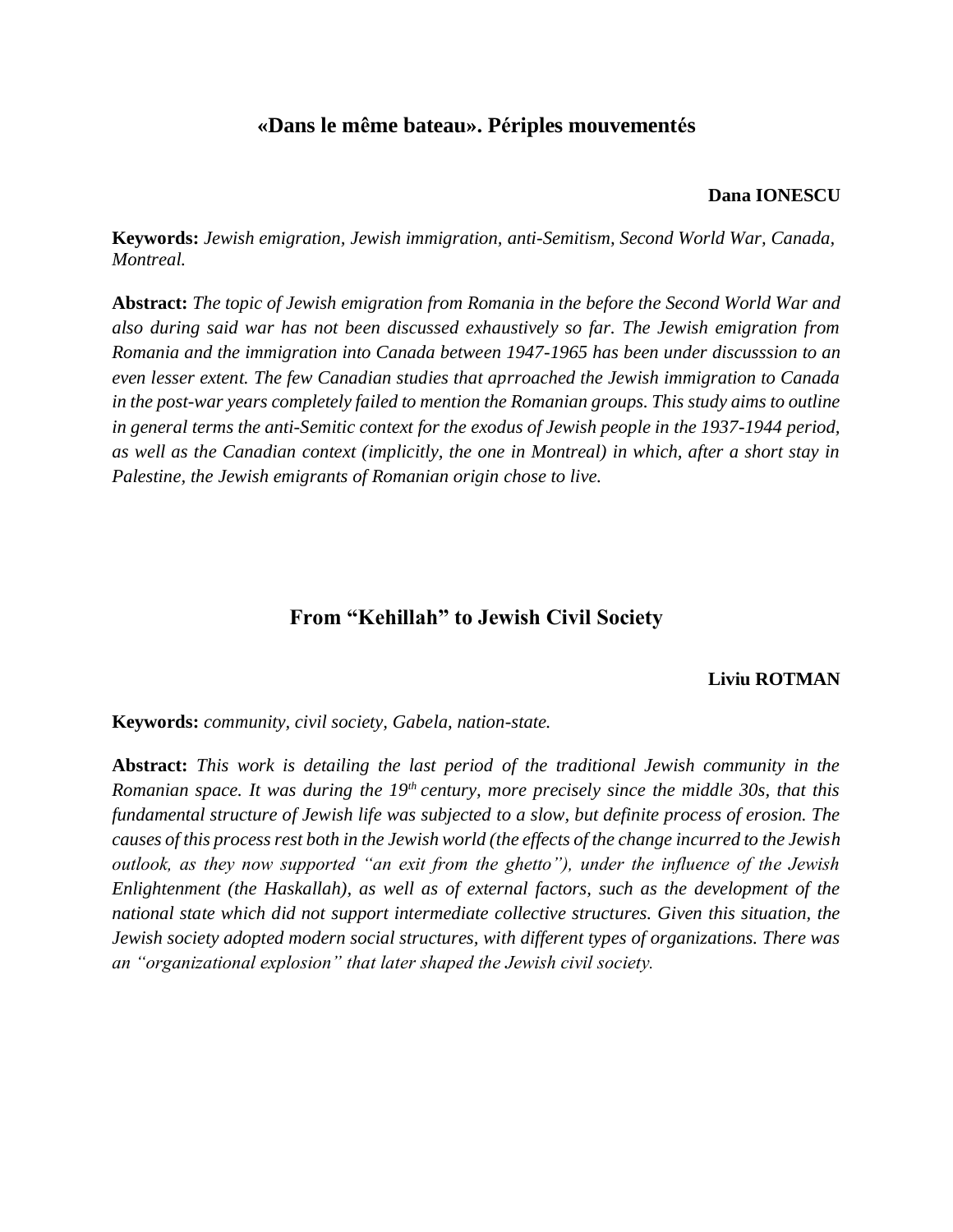## **Școala Ciocanul. Prima școală evreiască de meserii din București**

#### **Anca TUDORANCEA (CIUCIU)**

Keywords: *Școala "Ciocanul", Adolf Salomon, JCA (Jews Collonization Association), Joint (American Joint Distribution Committee), Hilfsverein der Deutschen Juden, AIU (Alianța Israelită Universală).* 

**Abstract:** *This study is aimed at providing new pieces of information regarding the activity of the school, from the archive of the Center for the Study of Jewish History in Romania or from the Jewish press of the time, as well as at highlighting the role of the school, due to the modern teaching methods applied there and their impact upon students (whose professional integration can be traced in various reports, where their names and the names of the employers, from within the country or from abroad, are mentioned).*

## **Revista** *Sfetnicul mamelor* **– micromonografie**

#### **Andreea TOMA**

**Keywords:** *Jewish publication, education, Mina Cusiner, feminism.*

**Abstract:** *This study briefly presents an entirely unknown publication, initiated and coordinated in the interwar period by one of the leading figures of Jewish education, Mina Cusiner. She was the principal of the Instrucțiunea Goldfarb School for Girls in Bucharest. Sfetnicul Mamelor, a publication that was never referred to in any study on the Jewish press or on the press published in Romania, was an outstanding endeavor, as this magazine wanted to be a "school for mothers". Educators were called to provide the necessary information for the development of a new generation of responsible parents, involved in their children's lives. The topics approached by the magazine are varied, as the authors tried to write about education from several perspectives. This allows us to discover some of the issues most debated about in the covered period.*

## **Cahal Grande și slujitorii ei**

**Cristina TOMA** 

**Keywords:** *Sephardi, Bucharest, Cahal Grande, Rabbi Sabetay Djaen, Cantor Alberto della Pergola.*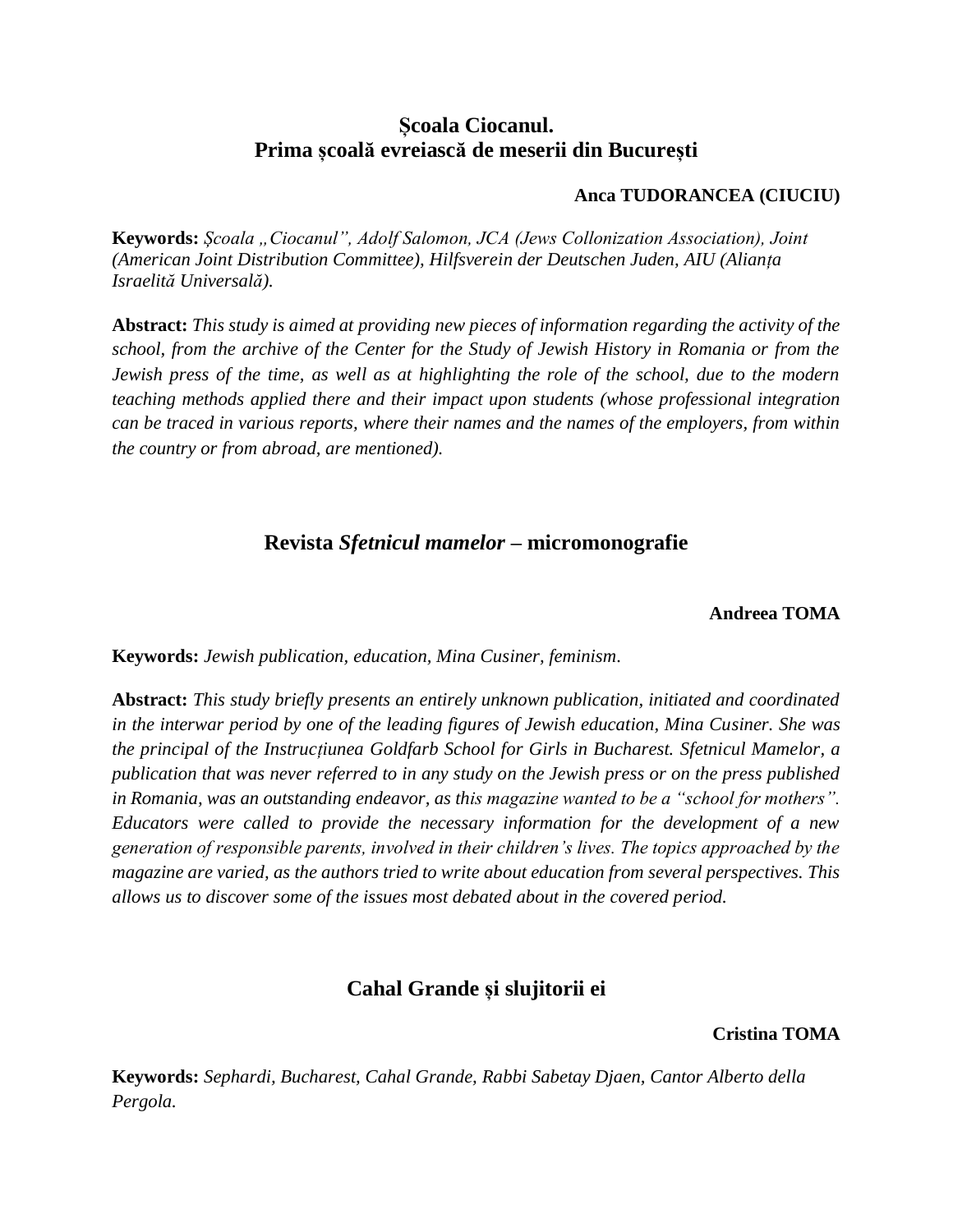**Abstract:** *After a general introduction about the Sephardi Jews of Bucharest, the study presents the Cahal Grande synagogue. Before having been destroyed by the Romanian far-right Legionary Movement, it was famous for its beauty. This study also focuses on the destiny of two of its faithful servants: Rabbi Sabetay Djaen and Cantor Alberto della Pergola. Neither of them was born in Bucharest, but they had grown strong roots there, as they were noted for their communal work and for their intellectual activity in Romania.*

## **Apologetics and the Search for Roots: The Jewish Past in Romania as Presented in** *Revista Cultului Mozaic***, 1956-1976**

#### **Lucian-Zeev HERȘCOVICI**

**Keywords:** *Revista Cultului Mozaic; Apologetics; Jewish roots; Jewish education; Rabbinate; Communism; Judaism; Holocaust presentation.*

**Abstract:** *The aim of our paper is to examine how the Jewish past in Romania was presented during two decades of the Communist period, 1956-1976, in Revista Cultului Mozaic, the official publication of the Jewish Communities Federation and of the Chief Rabbinate of the country. What was the level of the presentation of the Jewish past? In what forms were the articles written? Was this presentation a way to help the Jews of Romania search for their roots, or was it a form of apologetics? Who were the persons and institutions interested in that presentation of the Jewish past in Romania, and why? Who were the authors of the articles? Did that presentation influence Jewish life in Romania? To answer these questions, we reviewed the collection of Revista Cultului Mozaic of 1956-1976.*

## **Cronologia relaţiilor bilaterale România - Israel (1969)**

#### **Florin STAN**

**Keywords:** *embassy, diplomacy, emigration, Middle East.*

**Abstract:** *The Chronology of Bilateral Relations Romania-Israel (1969) displays the most important Romanian-Israeli contacts in terms of diplomacy, culture and economy, in 1969. It is noteworthy to mention that, two years after the Romanian authorities refused to cut diplomatic ties with the State of Israel – at a time when other member states of the Warsaw Pact did break their ties with Tel-Aviv, following the "Six Day War" – Romania and Israel decided to raise the diplomatic representation of the Jewish State to the rank of Embassy, on 17 August 1969. Perhaps*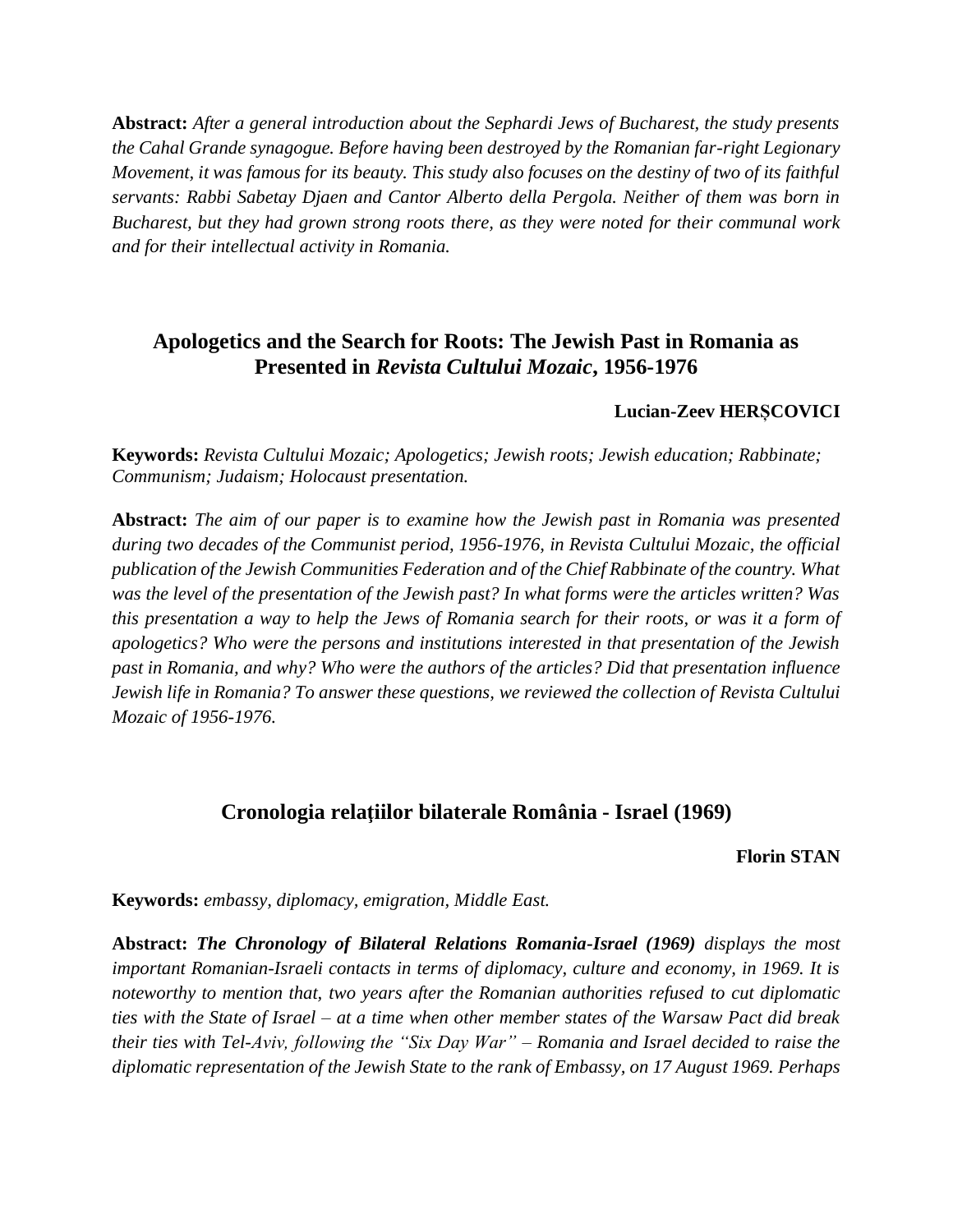*it is not a coincidence that, in 1969, the Tel-Aviv University had the initiative of introducing a class of Romanian history, the first of its kind in Israel.*

## **Chestiunea evreiască în cheie academică:**

### **emancipare şi drept de proprietate**

#### **Liviu NEAGOE**

**Keywords:** *anti-Semitism, Jewish studies, intellectual history, naturalization, citizenship.*

**Abstract:** This paper investigates the relationship between the emancipation of Jews and the right of property from the perspective of some important studies and licence thesis dedicated to the juridical consequences of the modification of the article 7 from the Constitution from 1866. The importance of those studies and licence thesis is underlined by the academic level of which exceed the political antisemitic discourse of the period. Writing about the status of the foreigners or the right of rural property the authors of the studies and licence thesis link the acquisition of the citizenship by the right of rural property. This specific right was considered by the Romanian legislators as a political right and a part of nationality as well. According to the modification of the article 7 from the Constitution Jews could achieve Romanian citizenship only in a individual manner. In this respect, Jews were developed an ambivalent attitude related to emancipation: part of them were willing to assimilate with Romanian nation and other part were devoted to the sionist ideals. Finally, a question remains: how could Jews proceed to assimilation and preserve in the same time their own identity?

## **Preludii ale Holocaustului.**

#### **Congresele studențești antisemite din anii '20**

### **Lucian NASTASĂ- KOVÁCS**

**Keywords:** *anti-Semitism, pogrom, student congresses, petty politics, anti-Communism.*

**Abstract:** *The study refers to political forms of gathering of young nationalists in 1920's Romania, reviewing a number of student organizations and congresses that best describe the atmosphere of the first decade after the Great War. Emphasis is placed upon the activity of radical nationalist groups that preached anti-Semitism, xenophobia, anti-communism and forceful actions. It was from these groups that the Legion of the Archangel Michael, led by Corneliu Codreanu, spun off,*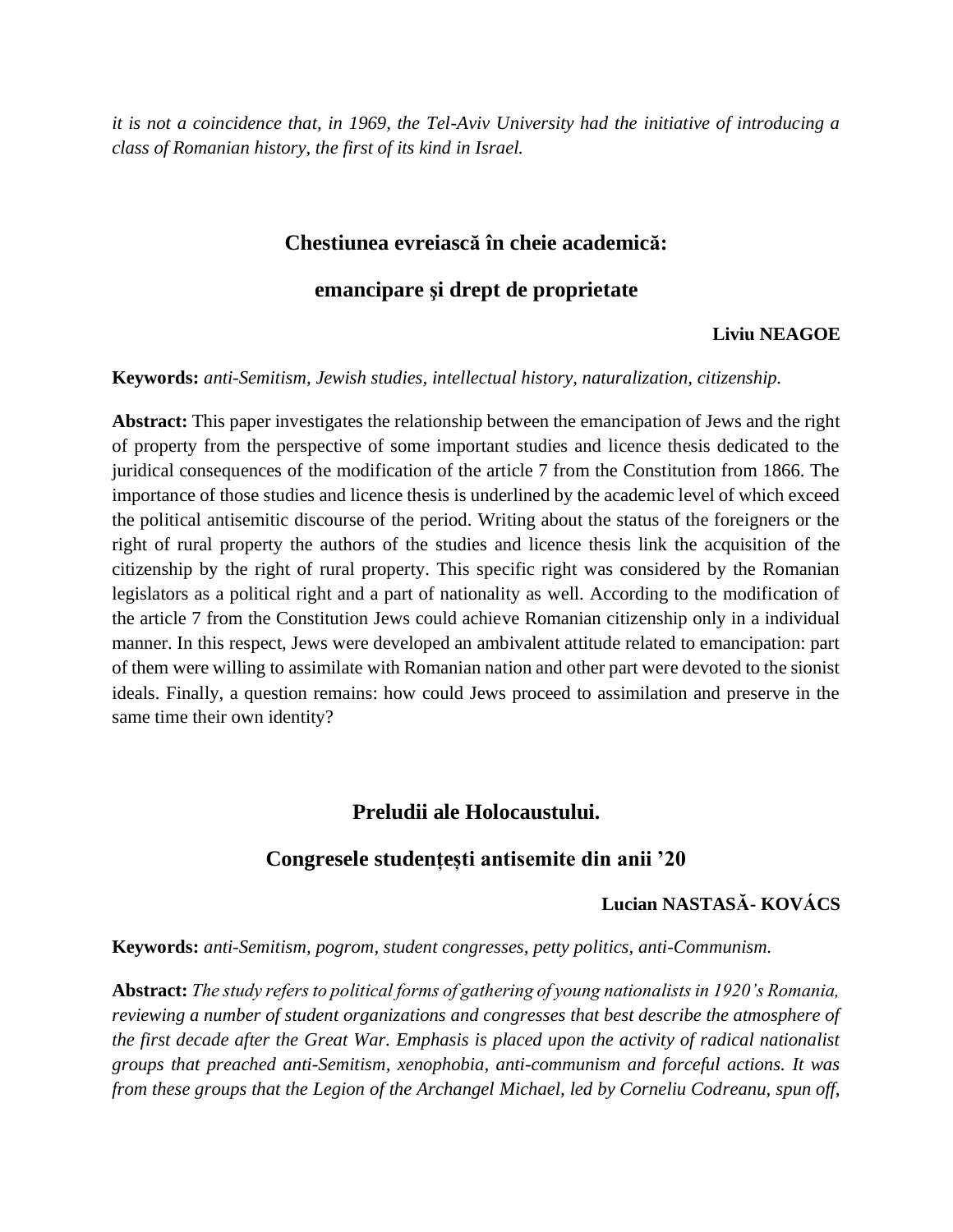*in 1927. Nationalist groups grew in the postwar atmosphere – a crisis of identity, a political, social, economic crisis, etc. – in which a radical reconfiguration of the political commitment and a change of generations seemed to be a must. The discourse in favor of national regeneration, of the "new generation", imagined a series of enemies, among whom Jews occupied a central position. The study focuses on the pogrom in Oradea, in 1927, when thousands of young people came to this town with the support of the authorities in order to take part in a large nationalist rally. They devastated Jewish neighborhoods, vandalizing synagogues, private homes and shops. This act of violence was also the result of the ambivalent attitude of the central and local authorities: they apparently sought to discourage the crimes of the youngsters through the efforts of the police, but, in fact, they tolerated and actually encouraged the violence against the Jews.*

## **Considerații privind politica antisemită**

#### **a guvernului Goga-Cuza**

#### **Gheorghe ONIȘORU**

**Keywords:** *anti-Semitism, dictature, freedom of press, Goga-Cuza, citizenship.*

**Abstract:** *The period of dictatorial regimes from the 20th century in Romania was prefaced by Goga-Cuza Government. Although he has been at the forefront of the country no more than two months, lacking popularity and brought to power only as a result of the actions of King Charles II, that Government was illustrated by a virulent antisemitic policy. From the first days were taking measures against newspapers considered "Jewish", like Adevărul, Dimineața and Lupta, which were banned, but also against journalists. The culmination of this policy was the attempt to revise the law of citizenship for Jews who were Romanian citizens after 1918. Under pressure from international circles, King Carol II dismissed the Government and replaced it in accordance with its plans with a personal regime. Goga-Cuza Government can be considered as a preface to the tragic periode of Holocaust that followed in the years of World War II.*

## **Reaction of Converted Jews and Their Families to Anti-Semitic Laws: Romania, 1940-1942**

#### **Ion POPA**

**Keywords:** *Converted Jews, Christian relatives, the Holocaust, anti-Semitic Laws, Catholic Church, Romanian Orthodox Patriarchate, Jewish community.*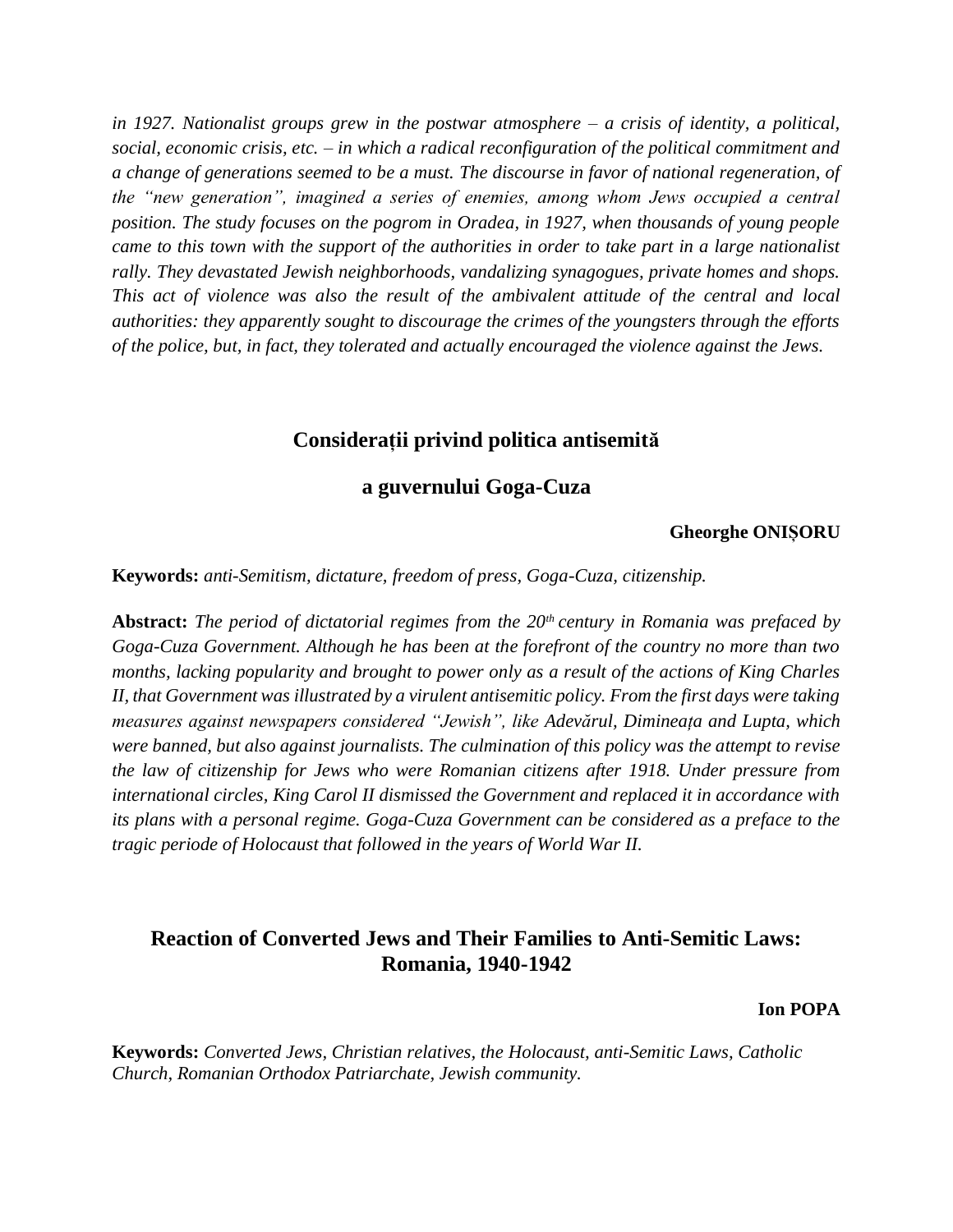**Abstract:** *This article, which is based on files found at the Centre for the Study of the History of Romanian Jews (Centrul pentru Studiul Istoriei Evreilor din România – CSIER), explores reactions of Jews converted to Christianity and their families to anti-Semitic laws issued after 8 August 1940. The 1942 census revealed that 4,631 out of 272,573 Romanian Jews living in Romania after the changing of borders, killings of 1941, and deportations to Transnistria were converts. This represented 1.7% of the Jewish population. Faced with increasing persecution and threat of deportations, many of these people appealed to various Romanian institutions and authorities such as Marshal Ion Antonescu, the Ministry of Justice, or the Romanian Orthodox Patriarchate. The large majority of these appeals were civilised, and maintained a balanced tone. Others, fewer in numbers, used this occasion to talk badly about their former community and religion, hoping that such gestures would gain the favor of the earthly and temporary leaders of the country. The main scope of this article is to bring forward this unexplored primary source comprising of letters, appeals, and pleadings. In order to widen and understand the context, it offers also brief details about the attitude of the Romanian Orthodox Church, the Catholic Church and the Jewish community towards converted Jews.* 

## **Marcel Iancu – mărturie despre Pogromul din Bucureşti**

#### **Vlad SOLOMON**

**Keywords:** *Marcel Iancu, the Pogrom in Bucharest, Palestine, the Legionary movement.*

**Abstract:** *The study is based on Marcel Iancu's manuscript containing his testimony after the pogrom in Bucharest. The artist wrote about the horrors he witnessed during the tragic event. Excerpts of the manuscript were inserted in the catalogue of the On the Edge exhibition, in 1990, developed by the Janco-Dada Museum in Ein Hod. Nevertheless, the document was never displayed in its entirety. The text is circulated in the context of a growing trend for the rehabilitation of the far-right Iron Guard movement, in the Romanian press.*

#### **Wapniarka – o republică totalitară în miniatură (1941-1944)**

#### **Adalbert ROSINGER**

**Keywords:** *Holocaust, anti-Semitism, anti-Fascism, communism, Târgu Jiu, Wapniarka.*

**Abstract:** *This text includes Adalbert Rosinger's testimony. He was an anti-fascist militant who was interned in the camps of Targu Jiu and Wapniarka during World War II. In this detailed and analytic autobiographical note, Rosinger provides valuable information about living conditions in*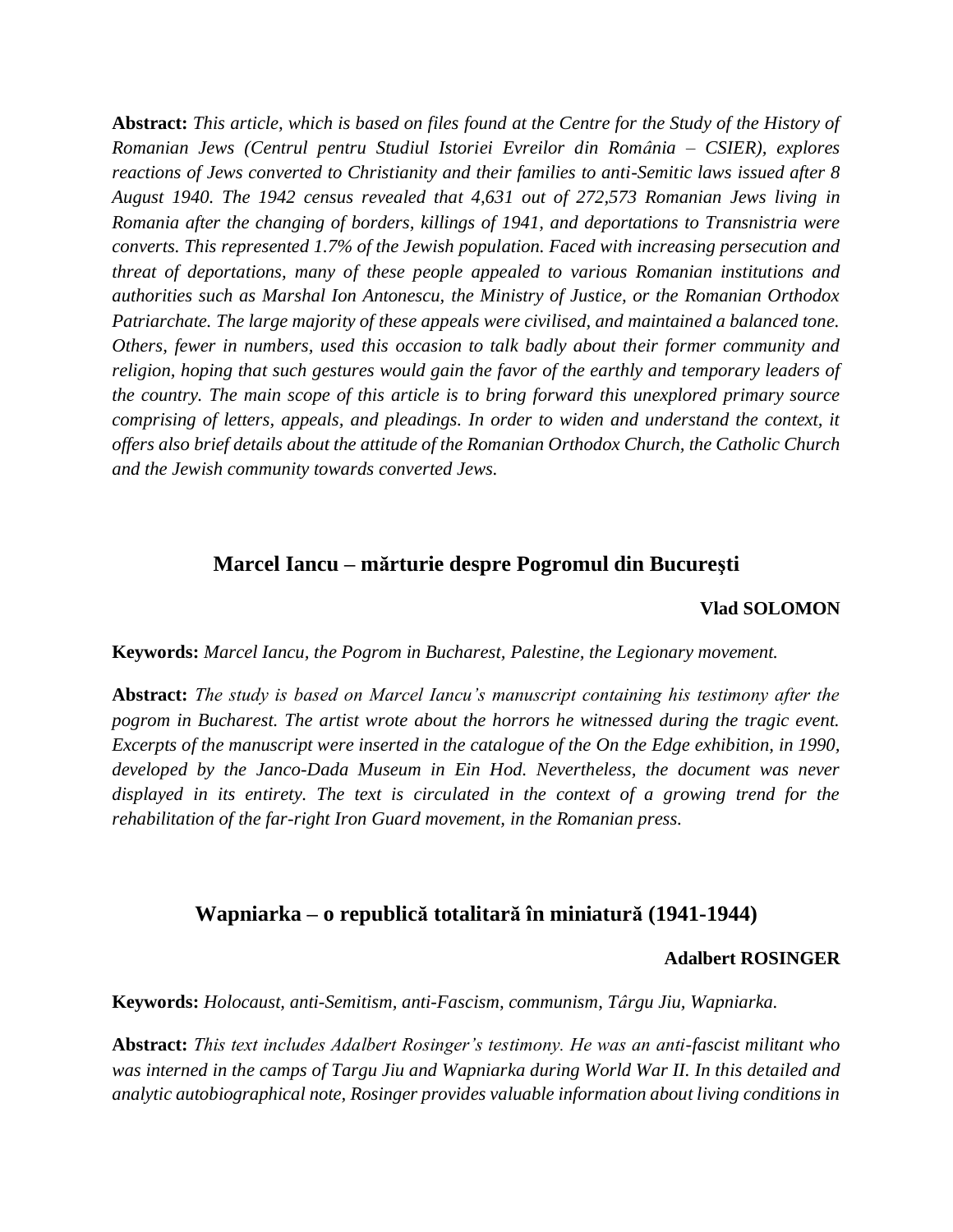*the two camps where many anti-fascist activists and communist illegals were detained. The main idea of Rosinger's analysis is that the way in which the "Collective" operated – the informal leadership body established in the two camps by an "elite" of activists, an oligarchy that enjoyed various privileges that made the difference between life and death when in detention – foreshadowed the dictatorial deviation and corruption of the communist regime. Rosinger evokes a series of important characters of the early communist movement and draws portraits that help better understand those times. The foreword of the testimony is written by Veronica Rozenberg, Adalbert Rosinger's daughter, who explains the circumstances in which it was written and provides details about her father's destiny during the Communist era, when he was sentenced in one of the show trials staged by the regime against officials who worked in foreign trade.*

#### **Eva Heyman – destinul unui copil în timpul Holocaustului**

#### **Marius POPESCU**

**Keywords:** *Eva Heyman, Holocaust, ghetto, Oradea, Auschwitz.* 

**Abstract:** *This study evokes a dark chapter of recent history. Eva Heyman's diary provides an insight into the tragedy of the Jewish population of Northern Transylvania during the Holocaust, step by step, from exclusion, to persecution, humiliation and murder. Her diary offers a personal view, well as a lucid account of events. The emotions and feelings of a 13 year-old child mirrored anti-Semitic measures, such as the ghettoization and deportation that the Jews of Northern Transylvania were subjected to. Eva Heyman's tragic destiny, whose life was cut short at Auschwitz, should be known beyond the narrow circle of specialists, as her diary is a vivid chronicle of the horrors of the Holocaust.*

## **Erasing Memory. The Destruction of Old Jewish Cemeteries in Bucharest and Iași during Ion Antonescu's Regime**

## **Adrian CIOFLÂNCĂ**

**Keywords:** *Holocaust, Jewish cemetery, memory, Ion Antonescu's regime*

**Abstract:** *This study explores one of the facets of the Holocaust in Romania which was meant as a follow-up to the physical extermination of the Jews: the destruction of the Jewish communal heritage. In 1942-1944, the regime of Ion Antonescu planned the obliteration of two of the oldest Jewish cemeteries in Romania, the Sevastopol Street cemetery of Bucharest and the Ciurchi cemetery of Iași. In both cases, there is documentary evidence that the order for decommissioning*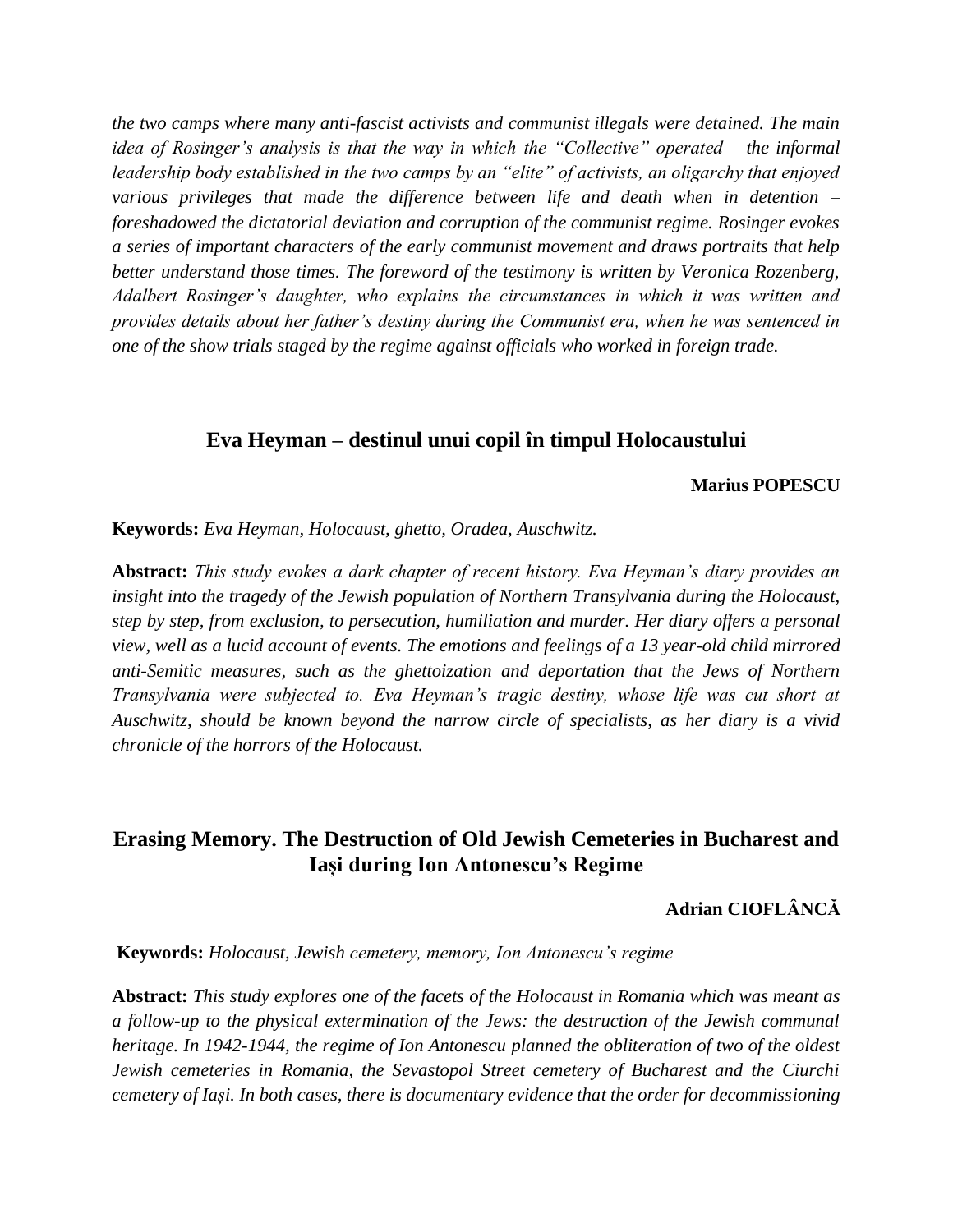*the cemeteries was issued by the head of state. The regime made it look as if this brutal measure had the appearance of legality, forcing Jewish communities in Bucharest and in Iași to give their formal consent. The decommissioning of the cemeteries entailed the destruction of gravestones that testified to the old age of Jewish communities in the Romanian territory. These were an important source for studying the early history of the Jews in Romania. Community leaders organized themselves in order to limit the scale of the disaster and to comply with religious tenets during the transport and reburial of the human remains.* 

## **Evreii din Tîrgu Neamț în timpul dictaturii Antonescu, septembrie 1940 august 1944**

#### **Emanuel BĂLAN**

**Keywords:** *anti-Semitism, labor battalion, deportations, Trasnistria, refugees in Buhuși.*

**Abstract:** *The first measures being taken against the Jews were those from November 1940, when terror broke out across the entire district, numerous Jews were ill- treated by Legionaries, and numerous goods were confiscated. For a short period, from the autumn of 1941 until the spring of 1942, the Jews wore the yellow star. During WWII, many Jews from Tîrgu Neamț worked in labour detachments and some were deported in Transnistria. The majority of synagogues were seized by the army or by the Jews from Cernăuți and Dorohoi who were working in the labour detachments. In April 1944, the entire community was evacuated and moved to Buhuși, where it continued the work in the labour detachments and returned only in October 1944.*

## **Holocaust Survivors and Soviet Policies in Postwar Chernivtsi,**

#### **1944-1946**

#### **Natalya LAZAR**

**Keywords:** *Holocaust, survivors, Transnistria, Jewish returnees, postwar Chernivtsi.*

**Abstract:** *This article examines experiences of Jewish survivors in a Soviet borderland city. After liberation by the Red Army, the city of Chernivtsi (also Jewish survivors deported to Transnistrian camps and ghettoes. Furthermore, due to the efforts of local mayor Traian Popovici, thousands of Czernowitz Jews were exempted from deportations. This study scrutinizes experiences of survivors after liberation, their encounter with the Soviet policies, and attempts to revive Jewish life in the rapidly Sovietized city.*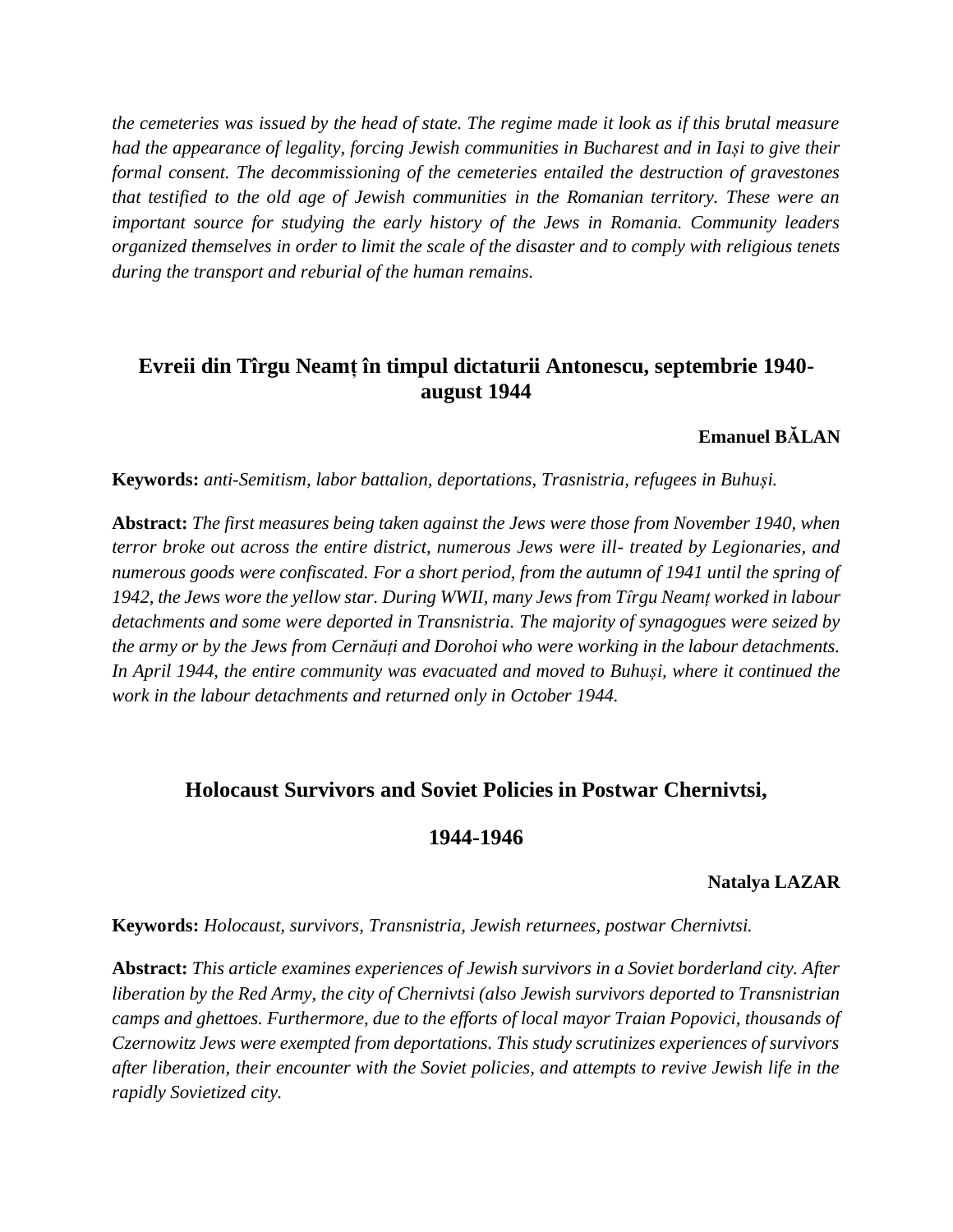## **Joint Distribution Committee's Early Stages in Romania:**

#### **1916-1921**

#### **Natalia LAZĂR**

**Keywords:** *JDC (Joint Distribution Committee), Romania, emmergency relief, funds, reconstruction.*

**Abstract:** *This study, based on new documents, will present and clarify some less known aspects of the support offered by the American Jewish Joint Distribution Committee in Romania during their first years, concentrated around their two main directions – emergency relief and constructive work. The history of the JDC has been divided into several phases, which are reflected by the JDC New York Archives – it comprises of several collections of documents for the respective periods, organized chronologically. While this article also refers to documents in the Collection: 1914-1918 (World War I aid) regarding the JDC activity in Romania, the main emphasis is on the Collection: 1919-1921 (Post- War Emergency). This was the period of the establishment of JDC's overseas organization, when several units of relief workers were sent abroad. The study goes up to 1921, when JDC decides to end the aid relief in Europe sets the date for the liquidation of emergency programs on 1 July 1921. Afterwards JDC's focus shifted on activities and programs of rehabilitation and reconstruction. The operational system was reorganized around five functional departments which targeted different areas of need: medico-sanitary improvements, childcare, economic reconstruction, refugee care, and cultural and religious institutions.* 

## **Jewish Life in Eastern Europe Before the Holocaust Through the Eyes of the JDC Photographer Herbert J. Seligmann**

#### **Mikhail MITSEL**

**Keywords:** *JDC, photography, Romania, Jews, poverty.*

**Abstract:** *This article deals with photographic legacy of Herbert Seligmann (1891- 1984). Between 1936-1938 the photographer worked as the Publicity Director of the American Jewish Joint Distribution Committee and he had an opportunity to observe Jewish life in the countries of Eastern Europe where JDC functioned at that time. Following his papers dispersed in JDC Archives and in the Manuscript Division of the New York Public Library we were able to reconstruct his journey through Eastern Europe. JDC Archives is proud to present today, after 80 years from the date of the first publication, Seligmann's images taken in Romania, mostly unknown for general public.*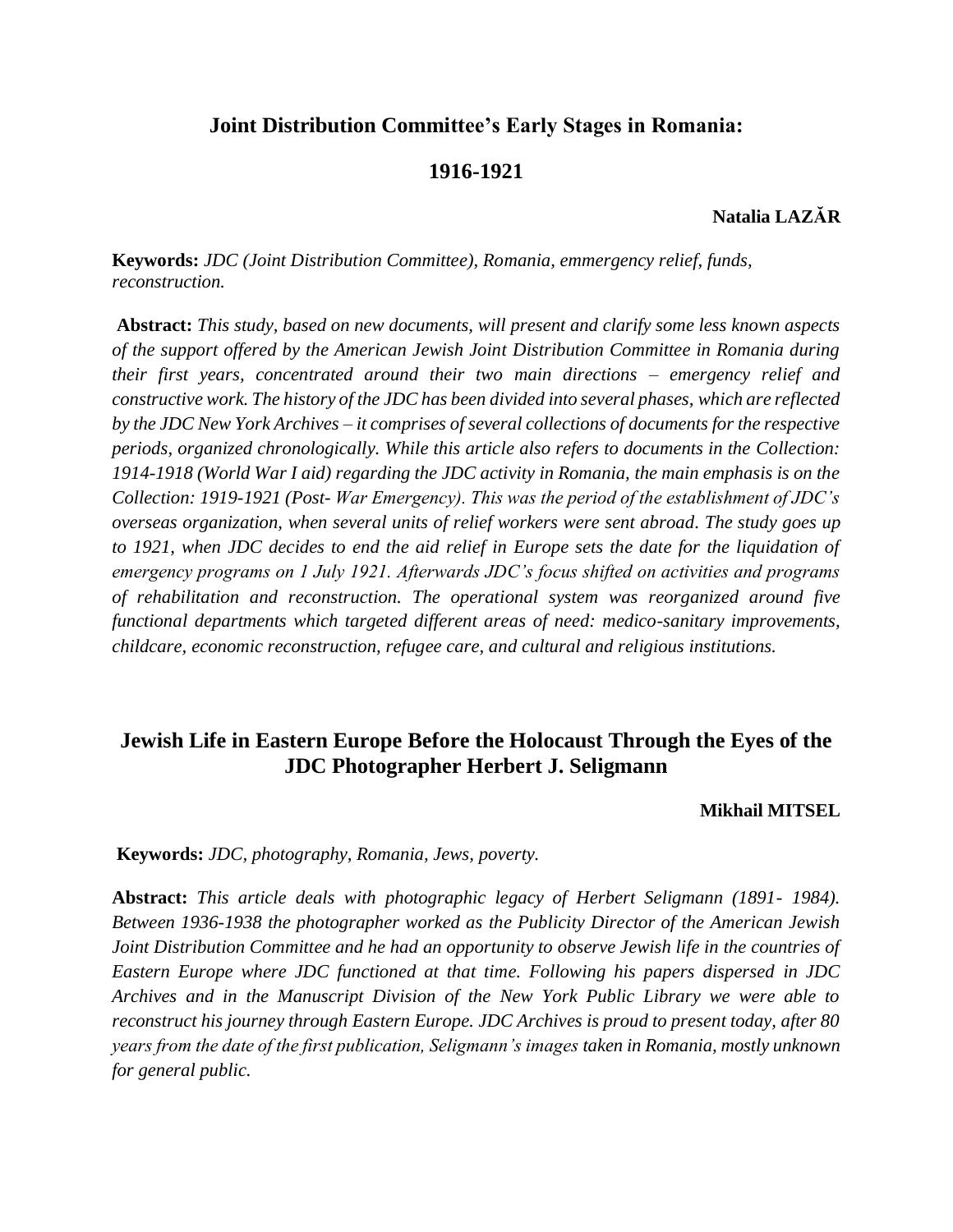## **Joint Distribution Committee's Activities in Romania: Before and After the Revolution**

#### **Zvi FEINE**

**Keywords:** *JDC, welfare, Jewish education, leadership, Romania*

**Abstract:** *Zvi Feine served as JDC Country Director for Romania, between 1988- 2006, continuing the historic partnership between JDC and FEDROM during the era of Communism and transition. JDC worked closely with the leadership of the Romanian Jewish community to successfully transition the Communist period, and helped instill a sense of security for the Romanian Jewish community through targeted activities.* 

*Major transitions took place with the social welfare and medical programs – modernizing them, introducing new programs, and meeting new needs, not only for the elderly but also for children requiring help.* 

*JDC partnered with FEDROM in developing significant informal Jewish education programs, primarily for youth and middle-generation members of the Jewish community, by introducing volunteers from abroad and specialist consultants, helping develop Jewish content for programs, establishing youth clubs, JCCs and innovative programs. Other programs targeted community building and leadership development, which provided the Jewish community with better training for current and new leadership for all programs of the Romanian Jewish community. Other programs focused on developing strategic planning and fundraising efforts, by and for the Jewish community. All these programs positioned the Romanian Jewish community to successfully face the changing realities of a democratic Romania.* 

## **Ana Bărbulescu, Alexandru Florian, Alexandru Climescu, Laura Degeratu (eds.),** *Munca Obligatorie a Evreilor din România (1940-1944). Documente***, prefață de Paul A. Shapiro, Editura Institutului Național pentru Studierea Holocaustului din România "Elie Wiesel"**

Polirom, Iași, 2013, 562 pp.

Liviu BERIS

Războiul purtat de România sub guvernul Antonescu între anii 1940-1944, împotriva propriilor cetățeni de etnie evreiască a avut multiple componente și modalități de abordare. Între acestea se situează și munca forțată impusă evreilor pe toată perioada menționată.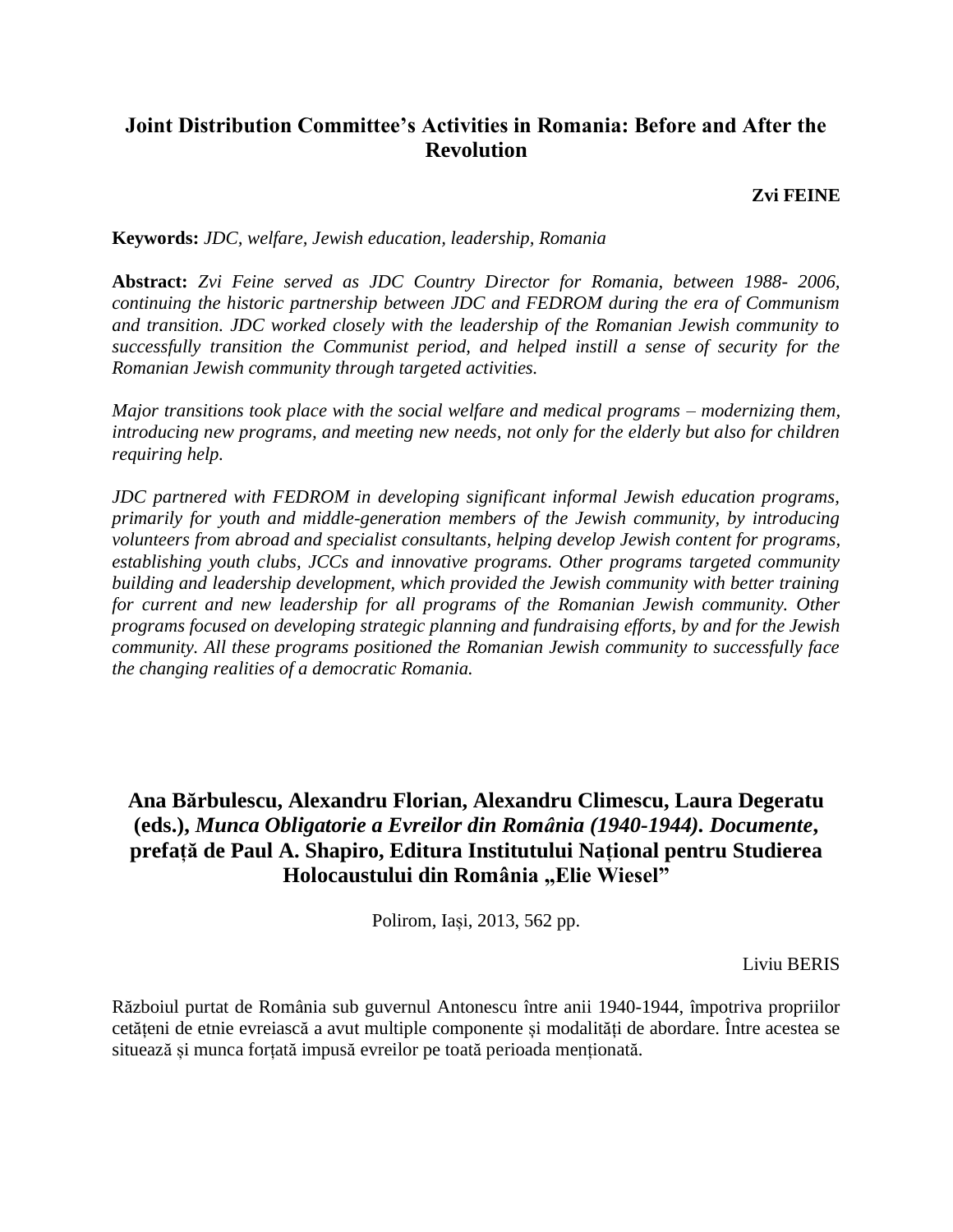Totalitarismul guvernului Antonescu a fost urmat, la scurt timp după încheierea războiului, de totalitarismul comunist.

",Războiul" împotriva evreilor, fapte petrecute în istorie, nici măcar nu erau pomenite la "istorie".

Dispariția prin implozie a sistemului comunist a făcut posibil accesul la arhive, scoaterea la iveală a documentelor, restabilirea treptată a adevărului istoric.

Volumul elaborat de un colectiv de cercetători ai Institutului Național pentru Studierea Holocaustului din România "Elie Wiesel", ca rezultat al unui asemenea demers, este publicat în prestigioasa colecție "DOCUMENT", inițiată de Andrei Pippidi.

## **Lucian Nastasă-Kovács (ed.),** *Pogromul itinerant sau Decembrie antisemit. Oradea, 1927***, cuvânt înainte de Alexandru Florian,**

Curtea Veche, București, 2014, 471 pp.

Liviu ROTMAN

Consecvent preocupărilor sale, privind evoluția și trăsăturile antisemitismului universitar interbelic [a se vedea, Lucian Nastasă- Kovács (ed.), *Antisemitismul uni- versitar în România (1919- 1939), Mărturii documentare*, Cluj, 2011], Lucian Nastasă-Kovács ne propune un volum de documente focalizat pe un moment-cheie al acestui fenomen, adevărata placă turnantă a antisemitismului din lumea universitară, și anume Congresul Studențesc de la Oradea, din decembrie 1927.

Volumul cuprinde un substanțial studiu introductiv asupra subiectului, ce beneficiază de o documentare bogată și complexă. Autorul a cercetat fonduri de arhivă, presa vremii, a epuizat lucrări de caracter memorial ale unor contemporani, implicați sau martori în evenimente, a analizat critic informația adusă de istoriografia problemei.

## **Geoffrey Hartman, Aleida Assmann,** *Viitorul amintirii şi Holocaustul,*  **traducere de Francisca Solomon,**

Editura Universității "Alexandru Ioan Cuza", Iași, 2014, 209 pp.

Gabriela BĂDESCU

Născută în urma unei comunicări<sup>2</sup> sustinute în 2009 la Universitatea din Konstanz, cu titlul "Cultural Memory, the Story Event, and Contemporary Passion Narratives", ideea acestui volum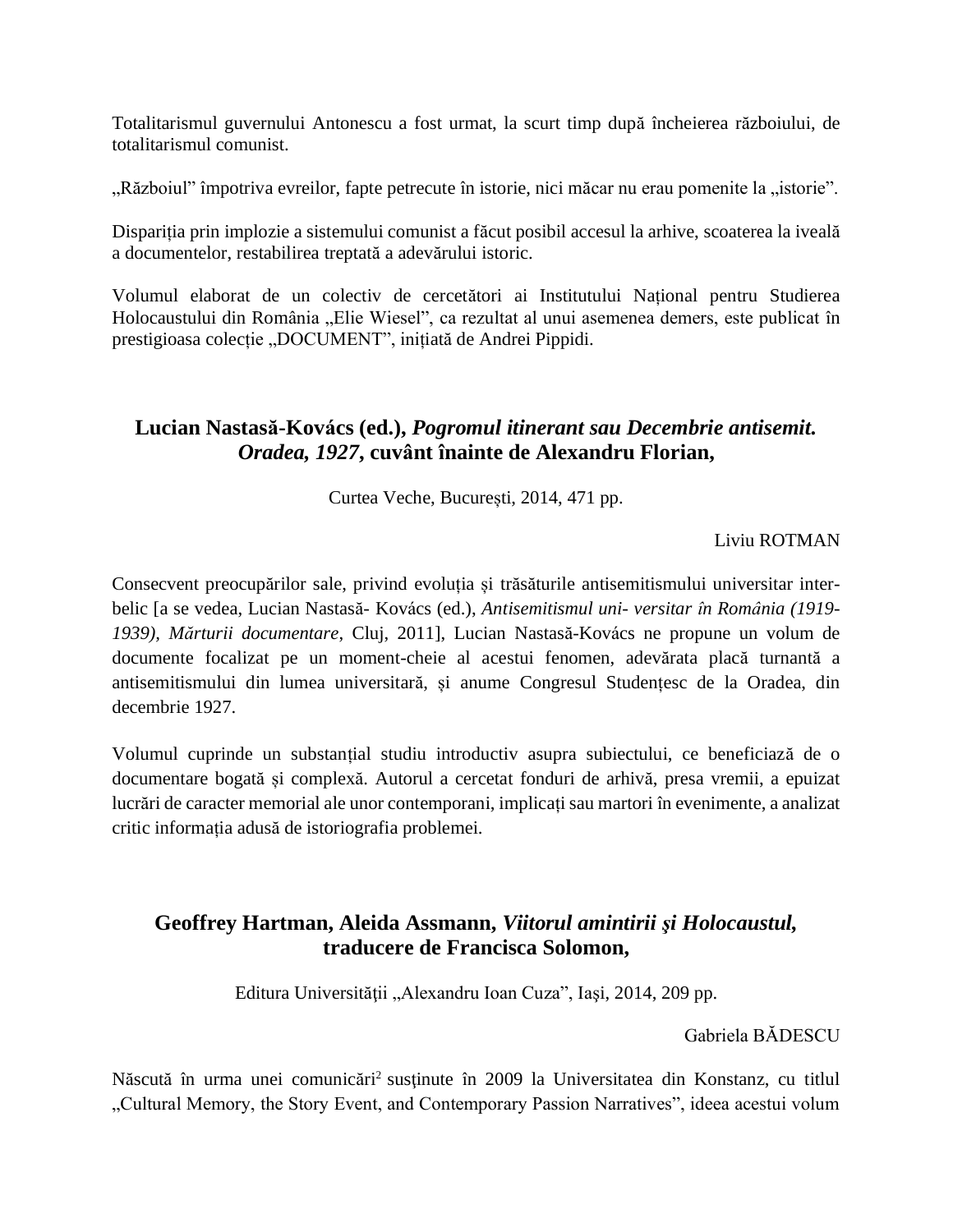strânge câteva eseuri despre memoria Holocaustului şi teoria ei, scrise de doi dintre cei mai importanți teoreticieni în domeniu: Geoffrey Hartman și Aleida Assmann. Traducerea în limba română a acestei cărți<sup>3</sup> constituie un eveniment nu numai literar, dar mai ales unul de aducere către publicul românesc a unor texte fundamentale de antropologia memoriei scrise de doi dintre fondatorii acestei discipline.

Istoric al teoriei literare, iniţiatorul uneia dintre cele mai importante arhive cu mărturii despre Holocaust din lume, Geoffrey Hartman este el însuși un "supraviețuitor", fiind unul dintre cei 10.000 de copii evrei salvaţi

din Germania nazistă şi aduşi în Anglia în 1939 prin misiunea *Kindertransport.* Stabilit după 1947 în Statele Unite, studiază şi în cele din urmă predă literatura a Universitatea Yale al cărei profesor emerit este de peste 40 de ani. Înscris în curentul deconstructivist alături de Erich Auerbach, Harold Bloom, Jacques Derrida şi Paul de Man, este pasionat de o viaţă de poezia lui William Wordsworth si a romanticilor, si introduce în spatiul academic american sursele europene ale literaturii, mai ales teoria franceză şi izvoarele germane.

## **Liviu Rotman,** *The Romanian Kehillah: The Pulse, Character, and History of the Jewish Community in Romania***, traducere de George Weiner,**

The Goldstein- Goren Diaspora Research Center, Tel Aviv University, 2015, 259 pp.

## Lya BENJAMIN

Cartea de față, de fapt cea mai recentă a prof. Liviu Rotman, este axată pe analiza vieții interne a instituției comunitare evreiești de la începuturile așezării evreilor în Principatele Române, respectiv Moldova și Țara Românească, până în a doua jumătate a secolului al XIX-lea. Abordarea subiectului este considerată esențială de către autor. "În general, scrie Liviu Rotman, istoriografia clasică privind evreii nu se ocupă de viața internă evreiască, ci mai degrabă analizează relațiile complexe ale evreilor cu ceilalți. Când nu este vorba despre confruntări atunci prezintă într-o viziune pozitivă coabitarea lor cu ceilalți, sau se referă la contribuția lor, la economia, știința, cultura popoarelor cu care coabitează.

Această literatură istorică, trece cu vederea problemele vieții evreiești. Noi știm mai mult despre evrei și alții decât despre evrei înșiși, conchide autorul" (p. 9).

În optica sa, analiza vieții interne evreiești este de interes major, căci numai ea poate da o explicație pentru supraviețuirea evreilor, esența istoriei poporului evreu; supraviețuire în pofida și împotriva variatelor proiecte de exterminare.